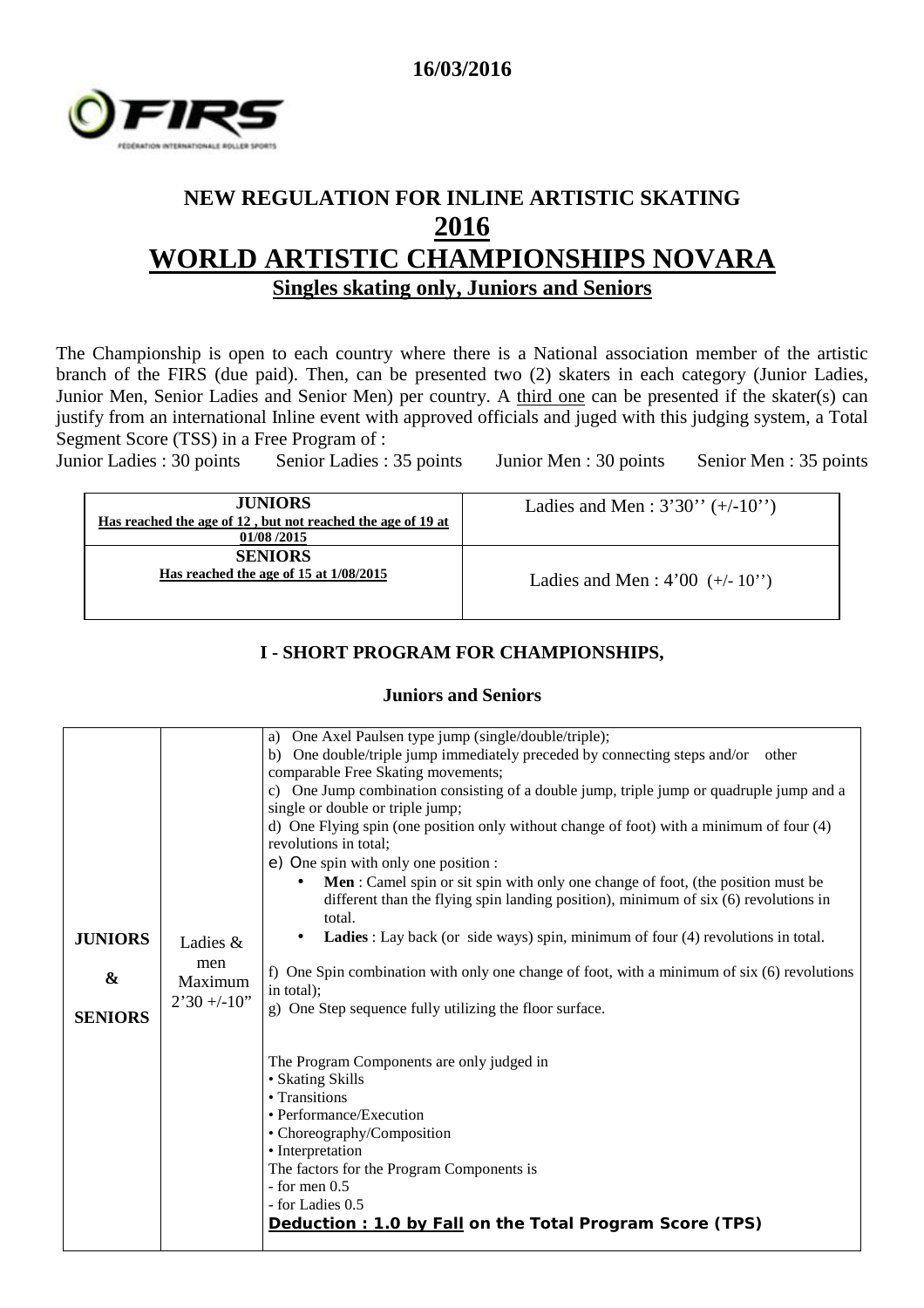### **Prohibited elements:**

oAny kind of Somersault – deduction (1.0)

oSplit on the floor is treated as a fall - deduction (1 mark/point)

## **II - A well balanced Free Skating program must contain:**

| <b>JUNIORS</b> | Ladies &<br>Men<br>3'30''<br>$(+/- 10")$      | a) Maximum of $\text{six}(6)$ jump elements for ladies and Men. One of which must be an Axel<br>type jump. There may be up to three $(3)$ jump combinations or sequences. Only one $(1)$<br>Jump combination can contain up to $five(5)$ jumps and the others Jump combinations must<br>contain only two (2) jumps. A jump sequence can contain any number of jumps, but only<br>two most difficult jumps will be counted. A same jump with a different number of rotation<br>will count as an other jump.<br>Any single, double or triple jump cannot be executed more than twice in total.<br>b) There must be a maximum of three (3) spins of a different nature (different name),<br>1. one of which must be a spin combination (minimum of six (6) revolutions in total),<br>2. one a flying spin or a spin with a flying entrance (minimum of four (4) revolutions<br>in total)<br>3. one spin with only one position (minimum of four (4) revolutions in total).<br>Change of foot and flying entrance is allowed for all spins.<br>c) There must be a maximum :<br>One (1) step sequence with fully utilizing the surface. No jumps/spins allowed.<br>d) There must be:<br>One Gliding (flowing) skating element, fully utilizing the rink surface, witch consists of<br>any kind of movements, at least two (2), like but not limited to, spirals, arabesques,<br>spread eagles, Ina Bauers, or any creative positions, linked together by a strong<br>choreography. This element called "Choréo Sequence" (ChSq) have no base fixed value<br>but is evaluated within the component marks.<br>This Gliding (flowing) skating element should be executed according to the character<br>of the music.<br>There will be a <b>deduction</b> from technical panel of 2 points if not according to the<br>requirement or missing.<br>The Program Components are on judged in<br>• Skating Skills<br>• Transitions<br>• Performance/Execution<br>• Choreography/Composition<br>• Interpretation<br>The factors for the Program Components is<br>- for men 1.4<br>- for ladies 1.2<br>Deduction : 1.0 by Fall on the Total Program Score (TPS) |
|----------------|-----------------------------------------------|-------------------------------------------------------------------------------------------------------------------------------------------------------------------------------------------------------------------------------------------------------------------------------------------------------------------------------------------------------------------------------------------------------------------------------------------------------------------------------------------------------------------------------------------------------------------------------------------------------------------------------------------------------------------------------------------------------------------------------------------------------------------------------------------------------------------------------------------------------------------------------------------------------------------------------------------------------------------------------------------------------------------------------------------------------------------------------------------------------------------------------------------------------------------------------------------------------------------------------------------------------------------------------------------------------------------------------------------------------------------------------------------------------------------------------------------------------------------------------------------------------------------------------------------------------------------------------------------------------------------------------------------------------------------------------------------------------------------------------------------------------------------------------------------------------------------------------------------------------------------------------------------------------------------------------------------------------------------------------------------------------------------------------------------------------------------------------------------------------------------------------------------------|
| <b>SENIORS</b> | Ladies<br>and<br>Men<br>4'00''<br>$(+/- 10")$ | a) Maximum of 7 jump elements for ladies and Men, one of which must be an Axel type<br>jump. There may be up to three (3) jump combinations or sequences. Only one (1) Jump<br>combination can contain up to $five(5)$ jumps and the others Jump combinations can<br>contain only two (2) jumps. A jump sequence can contain any number of jumps, but only<br>two most difficult jumps will be counted. A same jump with a different number of rotation<br>will count as an other jump.<br>Any single, double or triple jump cannot be executed more than twice in total.<br>b) There must be a maximum of three (3) spins of a different nature (different name),<br>one of which must be a spin combination (minimum of six (6) revolutions in total),<br>1.<br>2.<br>one a flying spin or a spin with a flying entrance (minimum of four (4) revolutions                                                                                                                                                                                                                                                                                                                                                                                                                                                                                                                                                                                                                                                                                                                                                                                                                                                                                                                                                                                                                                                                                                                                                                                                                                                                                     |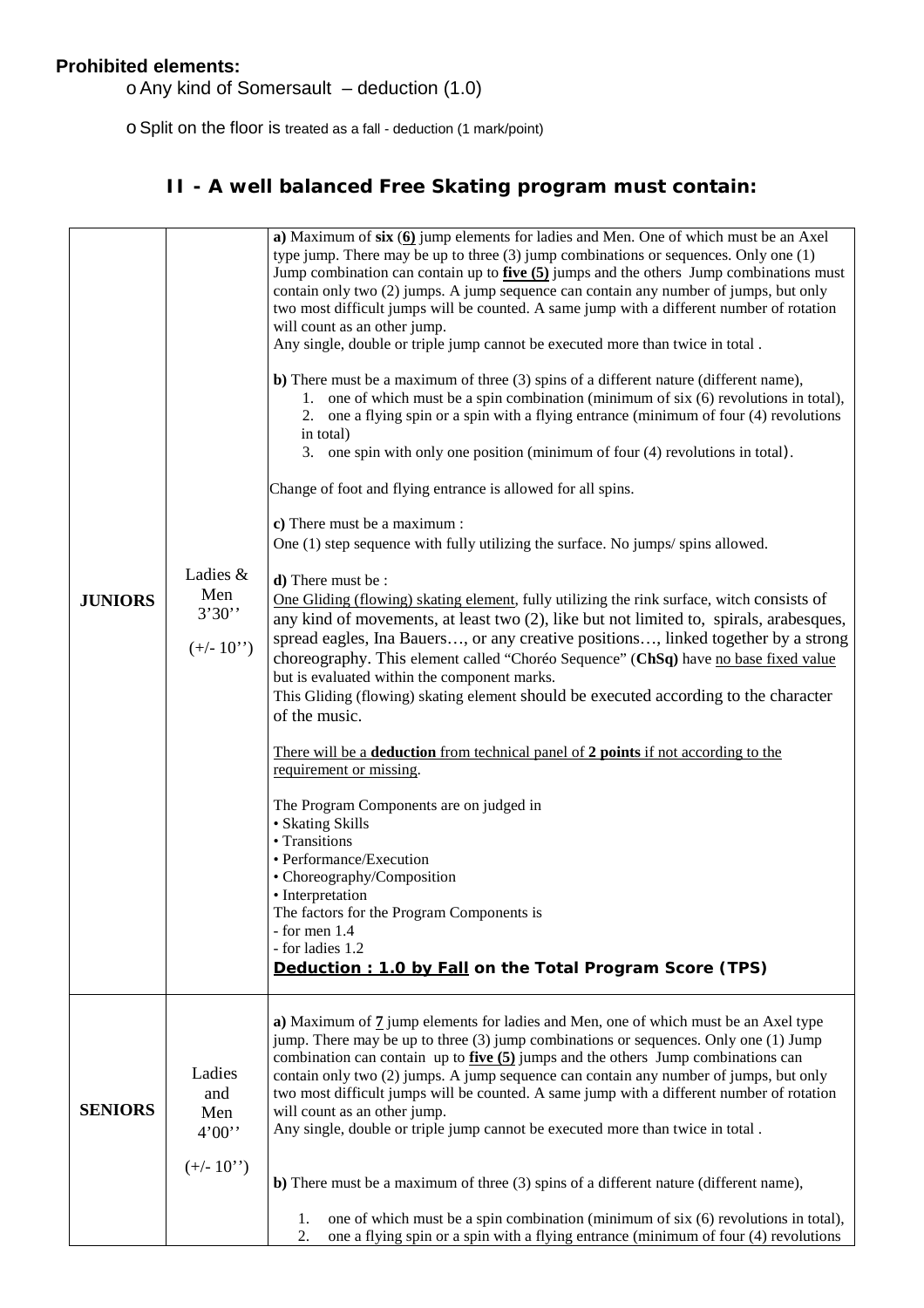#### **Prohibited elements:**

oAny kind of Somersault – deduction (1.0)

**The panel's points for each Program Component are then multiplied by a factor as follows (same for Junior and Senior):**

| Men    | <b>Short Program</b> | U.J | Free Skating |   |
|--------|----------------------|-----|--------------|---|
| Ladies | <b>Short Program</b> | U.J | Free Skating | . |
| Pairs  | <b>Short Program</b> |     | Free Skating |   |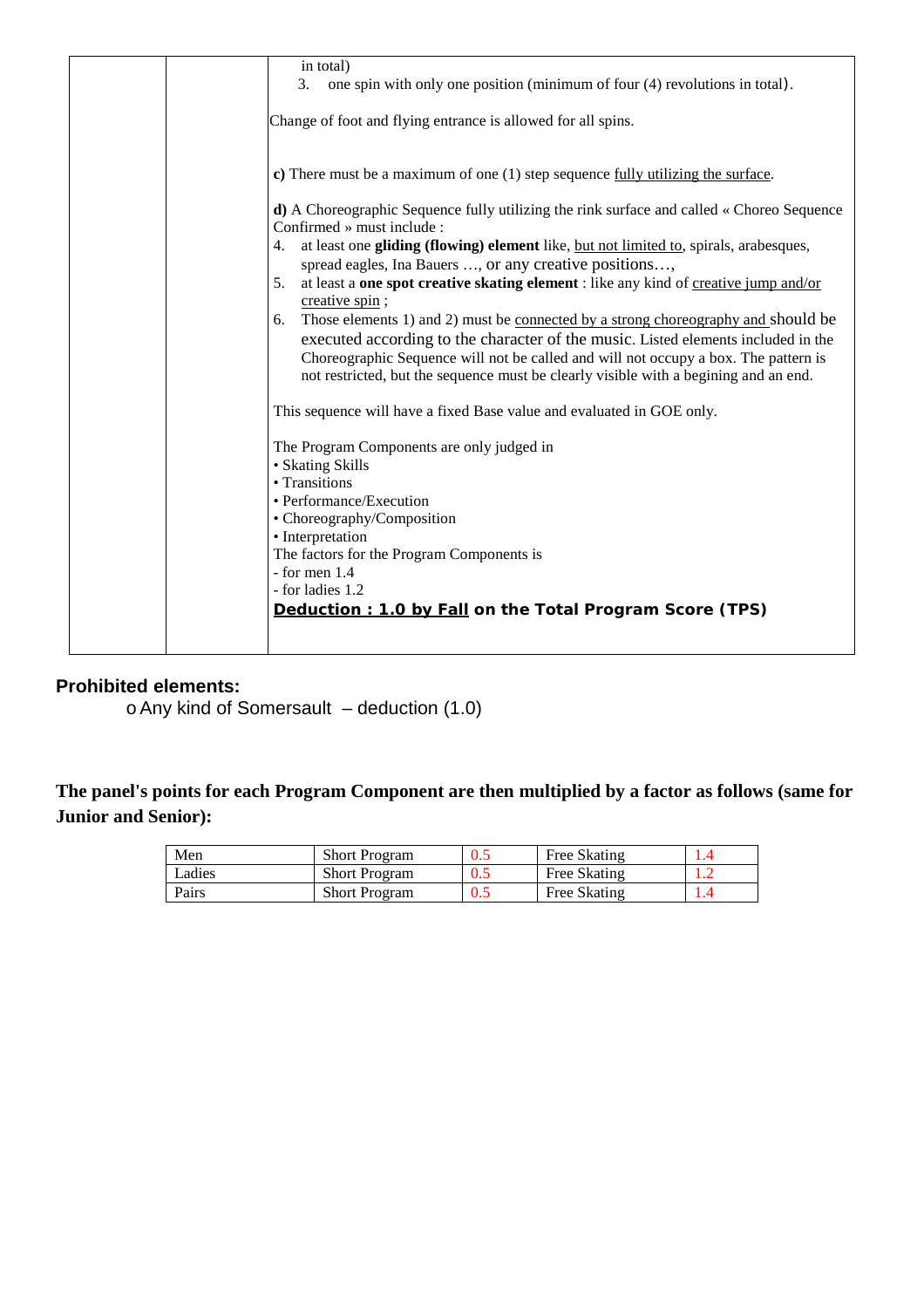#### **DEDUCTIONS**

| VIOLATIONS:                          | <b>POINTS</b>                                                             |  |  |  |  |  |  |  |
|--------------------------------------|---------------------------------------------------------------------------|--|--|--|--|--|--|--|
| Program time                         | - 1.0 for every 15 seconds lacking or in excess                           |  |  |  |  |  |  |  |
| Illegal element/movement             | -2.0 per violation                                                        |  |  |  |  |  |  |  |
| Costume drop and prop                | -1 per program                                                            |  |  |  |  |  |  |  |
| Fall                                 | ş<br>Single Skating: -1.0 for every Fall ; (-0.5 up to Novice categories) |  |  |  |  |  |  |  |
|                                      |                                                                           |  |  |  |  |  |  |  |
| Late start                           | - 1.0 for start between 1 and 20 seconds late                             |  |  |  |  |  |  |  |
| Interruption in performing the       | For every Interruption Juniors and Seniors of:                            |  |  |  |  |  |  |  |
| program                              | more than $10$ seconds up to $20$ seconds: $-1.0$<br>ş                    |  |  |  |  |  |  |  |
|                                      | more than 20 seconds up to 30 seconds: $-2.0$<br>ş                        |  |  |  |  |  |  |  |
|                                      | more than $30$ seconds up to 40 seconds: $-3.0$<br>ξ                      |  |  |  |  |  |  |  |
|                                      |                                                                           |  |  |  |  |  |  |  |
|                                      | For every Interruption up to Novice categories of:                        |  |  |  |  |  |  |  |
|                                      | more than 10 seconds up to 20 seconds: $-0.5$<br>ş                        |  |  |  |  |  |  |  |
|                                      | more than 20 seconds up to 30 seconds: $-1.0$<br>ş                        |  |  |  |  |  |  |  |
|                                      | more than 30 seconds up to 40 seconds: - 1.5<br>ş                         |  |  |  |  |  |  |  |
| Interruption of the program with     | 5.0 per program Juniors/Seniors<br>$\sim$                                 |  |  |  |  |  |  |  |
| allowance of up to three (3) minutes | 2,5 per program Novice category<br>$\blacksquare$                         |  |  |  |  |  |  |  |
| to resume from the point of          |                                                                           |  |  |  |  |  |  |  |
| interruption.                        |                                                                           |  |  |  |  |  |  |  |

#### **Program Content Sheet**

Each Skater, shall present a Program Content Sheet (an official form indicating the planned elements for each Part of the competition).

#### **Call to the start**

- I. Prior to each performance, the names of those about to compete must be clearly called on the rink (and in the dressingrooms if possible).
- II. Each Skater/Pair/Couple must take the starting position of each Part of the competition (Short Program/Short Dance, Free Skating/Free Dance or Pattern Dance) at the latest twenty (20) seconds after she/he/they are called to the start. If this time has expired and the skater/s has/have not yet taken the starting position, the Referee shall apply a deduction (deducted from the final score). **If forty (40) seconds started from the call to the start have expired and the skater/s has/have not yet taken the starting position, he/they will be considered as withdrawn.** The first Competitor/s in a warm-up group will be granted an extra time of  $ten (10)$  seconds after he/they is/are called to the start. The timing procedure as described above will start after that  $\tan (10)$  seconds extra time period.

#### **The surface**

Before an Inline event the dedicated floor surface must all the time be cleaned carefully.

### **Updated Scale of Values 2016**

|                    |                                                | $+$ $\sim$ |        |  | <b>BASE</b> | - - |  |                  | . . |        |  |  |
|--------------------|------------------------------------------------|------------|--------|--|-------------|-----|--|------------------|-----|--------|--|--|
|                    | <b>Choreographique Sequences (for Seniors)</b> |            |        |  |             |     |  |                  |     |        |  |  |
| Choreo<br>Sequence | ChSq 1                                         |            | $\sim$ |  | JW          |     |  | $-U_{\bullet}$ . | -   | $\sim$ |  |  |

|                                |                 | $+3$ | $^{\bf +2}$ | $+1$ | <b>BASE</b> |     | V1  | - 1    | $-2$   | -9     |  |
|--------------------------------|-----------------|------|-------------|------|-------------|-----|-----|--------|--------|--------|--|
| <b>SINGLE AND PAIR SKATING</b> |                 |      |             |      |             |     |     |        |        |        |  |
|                                | <b>Jumps</b>    |      |             |      |             |     |     |        |        |        |  |
| Single Toeloop                 | 1T              |      |             |      | 0,4         | 0.3 |     |        |        |        |  |
| Single Salshow                 | 1S              |      |             |      | 0,4         | 0,3 |     |        |        |        |  |
| Single Loop                    | 1 <sub>LO</sub> | 0.6  | 0,4         | 0,2  | 0,5         | 0,4 |     | $-0.1$ | $-0.2$ | $-0,3$ |  |
| Single Flip                    | 1F              |      |             |      | 0,5         | 0,4 | 0,3 |        |        |        |  |
| Single Lutz                    | 1Lz             |      |             |      | 0,6         | 0,5 | 0,4 |        |        |        |  |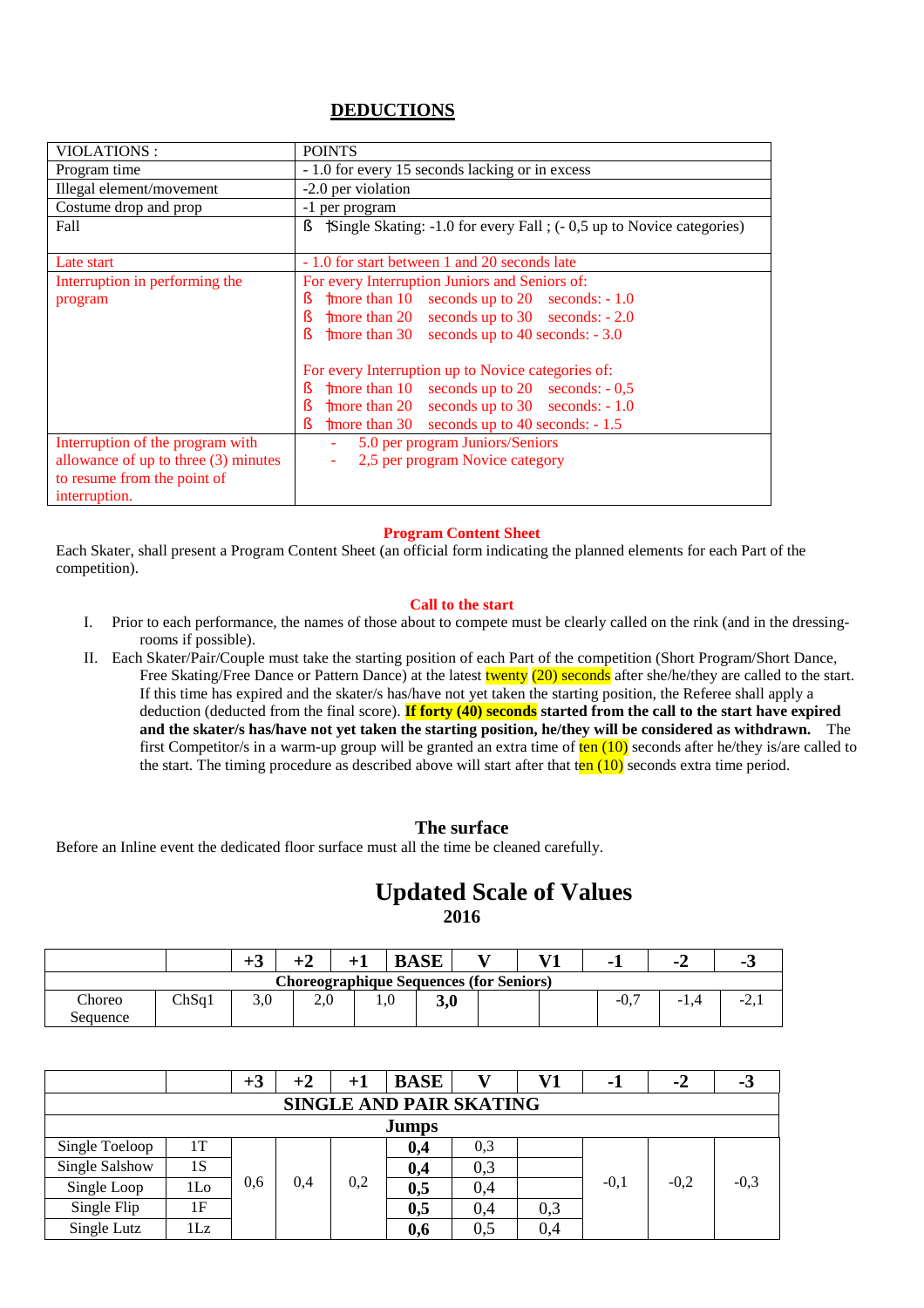| Single Axel                  | 1A                |      |      |      | 1,1                                                                                   | 0,8              |                |        |        |        |
|------------------------------|-------------------|------|------|------|---------------------------------------------------------------------------------------|------------------|----------------|--------|--------|--------|
| DoubleToeloop                | $2\mathrm{T}$     | 0,6  | 0,4  | 0,2  | 1,3                                                                                   | 0,9              |                | $-0,2$ | $-0,4$ | $-0,6$ |
| Double Salshow               | 2S                |      |      |      |                                                                                       | 0,9              |                |        |        |        |
| Double Loop                  | 2Lo               |      |      |      | 1,8                                                                                   | 1,3              |                |        |        |        |
| Double Flip                  | 2F                | 0,6  | 0,6  | 0,3  | 1,9                                                                                   | 1,4              | 1,3            | $-0,3$ | $-0,6$ | $-0,9$ |
| Double Lutz                  | 2Lz               |      |      |      | 2,1                                                                                   | $\overline{1,5}$ | 1,4            |        |        |        |
|                              |                   |      |      |      |                                                                                       |                  |                |        |        |        |
| Double Axel                  | 2A                | 1,5  | 1,0  | 0,5  | 3,3                                                                                   | 2,3              |                | $-0,5$ | $-1,0$ | $-1,5$ |
| <b>Triple Toeloop</b>        | 3T                |      |      |      | 4,3                                                                                   | 3,0              |                |        |        |        |
| <b>Triple Salshow</b>        | 3S                |      |      |      | 4,4                                                                                   | 3,1              |                |        |        |        |
| Triple Loop                  | 3Lo               | 2,1  | 1,4  | 0,7  | 5,1                                                                                   | 3,6              |                | $-0,7$ | $-1,4$ | $-2,1$ |
| Triple Flip                  | 3F                |      |      |      | 5,3                                                                                   | 3,7              | 3,2            |        |        |        |
| <b>Triple Lutz</b>           | 3Lz               |      |      |      | 6,0                                                                                   | 4,2              | 3,6            |        |        |        |
|                              |                   |      |      |      |                                                                                       |                  |                |        |        |        |
| Triple Axel                  | 3A                | 3,0  | 2,0  | 1,0  | 8,5                                                                                   | 5,9              |                | $-1,0$ | $-2,0$ | $-3,0$ |
|                              |                   |      |      |      |                                                                                       |                  |                |        |        |        |
|                              |                   | $+3$ | $+2$ | $+1$ | <b>BASE</b>                                                                           | $\mathbf{V}$     | V <sub>1</sub> | $-1$   | $-2$   | $-3$   |
|                              |                   |      |      |      |                                                                                       |                  |                |        |        |        |
|                              |                   |      |      |      | Spins (solo spins for pairs)                                                          |                  |                |        |        |        |
| Upright level $\overline{B}$ | <b>USpB</b>       |      |      |      | Spin in one position and no change of foot (upright, layback, camel or sit)           |                  |                |        |        |        |
| Upright level 1              |                   |      |      |      | 1,0                                                                                   |                  |                |        |        |        |
|                              | USp1              | 1,5  | 1,0  | 0,5  | 1,2                                                                                   |                  |                | $-0,3$ | $-0,6$ | $-0,9$ |
| Upright level 2              | USp2              |      |      |      | 1,5                                                                                   |                  |                |        |        |        |
| Upright level 3              | USp3              |      |      |      | 1,9                                                                                   |                  |                |        |        |        |
| Upright level 4              | USp4              |      |      |      | 2,4                                                                                   |                  |                |        |        |        |
|                              |                   |      |      |      |                                                                                       |                  |                |        |        |        |
| Layback level B              | LSpB              |      |      |      | 1,2                                                                                   |                  |                |        |        |        |
| Layback level 1              | LSp1              | 1,5  | 1,0  | 0,5  | 1,5                                                                                   |                  |                | $-0,3$ | $-0,6$ | $-0,9$ |
| Layback level 2              | LSp2              |      |      |      | 1,9                                                                                   |                  |                |        |        |        |
| Layback level 3              | LSp3              |      |      |      | 2,4                                                                                   |                  |                |        |        |        |
| Layback level 4              | LSp4              |      |      |      | 2,7                                                                                   |                  |                |        |        |        |
|                              |                   |      |      |      |                                                                                       |                  |                |        |        |        |
| Camel level B                | CSpB              |      |      |      | 1,1                                                                                   |                  |                |        |        |        |
| Camel level 1                | CSp1              | 1,5  | 1,0  | 0,5  | 1,4                                                                                   |                  |                | $-0,3$ | $-0,6$ | $-0,9$ |
| Camel level 2                | CSp2              |      |      |      | 1,8                                                                                   |                  |                |        |        |        |
| Camel level 3                | CSp3              |      |      |      | 2,3                                                                                   |                  |                |        |        |        |
| Camel level 4                | CSp4              |      |      |      | 2,6                                                                                   |                  |                |        |        |        |
|                              |                   | $+3$ | $+2$ | $+1$ | <b>BASE</b>                                                                           | $\mathbf{V}$     | V1             | $-1$   | $-2$   | $-3$   |
|                              |                   |      |      |      |                                                                                       |                  |                |        |        |        |
| Sit level B                  | SSpB              |      |      |      | 1,1                                                                                   |                  |                |        |        |        |
| Sit level 1                  | SSp1              |      |      |      | 1,4                                                                                   |                  |                |        |        |        |
| Sit level 2                  | SSp2              | 1,5  | 1,0  | 0,5  | 1,6                                                                                   |                  |                | $-0,3$ | $-0,6$ | $-0,9$ |
| Sit level 3                  | SSp3              |      |      |      | 2,1                                                                                   |                  |                |        |        |        |
| Sit level 4                  | SSp4              |      |      |      | 2,5                                                                                   |                  |                |        |        |        |
|                              |                   |      |      |      |                                                                                       |                  |                |        |        |        |
|                              |                   |      |      |      | Spin with a change of foot and no change of position (upright, layback, camel or sit) |                  |                |        |        |        |
| Upright level B              | CUSpB             |      |      |      | 1,5                                                                                   | 1,1              |                |        |        |        |
| Upright level 1              | CUSp1             |      |      |      | 1,7                                                                                   | 1,2              |                |        |        |        |
| Upright level 2              | CUSp2             | 1,5  | 1,0  | 0,5  | 2,0                                                                                   | 1,4              |                | $-0,3$ | $-0,6$ | $-0,9$ |
| Upright level 3              | CUSp3             |      |      |      | 2,4                                                                                   | 1,7              |                |        |        |        |
| Upright level 4              | CUS <sub>p4</sub> |      |      |      | 2,9                                                                                   | 2,0              |                |        |        |        |
|                              |                   |      |      |      |                                                                                       |                  |                |        |        |        |
| Layback level B              | CLSpB             |      |      |      | 1,7                                                                                   | 1,2              |                |        |        |        |
| Layback level 1              | CLSp1             |      |      |      | 2,0                                                                                   | 1,4              |                |        |        |        |
| Layback level 2              | CLSp2             | 1,5  | 1,0  | 0,5  | 2,4                                                                                   | 1,7              |                | $-0,3$ | $-0,6$ | $-0,9$ |
| Layback level 3              | CLSp3             |      |      |      | 2,9                                                                                   | 2,0              |                |        |        |        |
| Layback level 4              | CLSp4             |      |      |      | 3,2                                                                                   | 2,2              |                |        |        |        |
|                              |                   |      |      |      |                                                                                       |                  |                |        |        |        |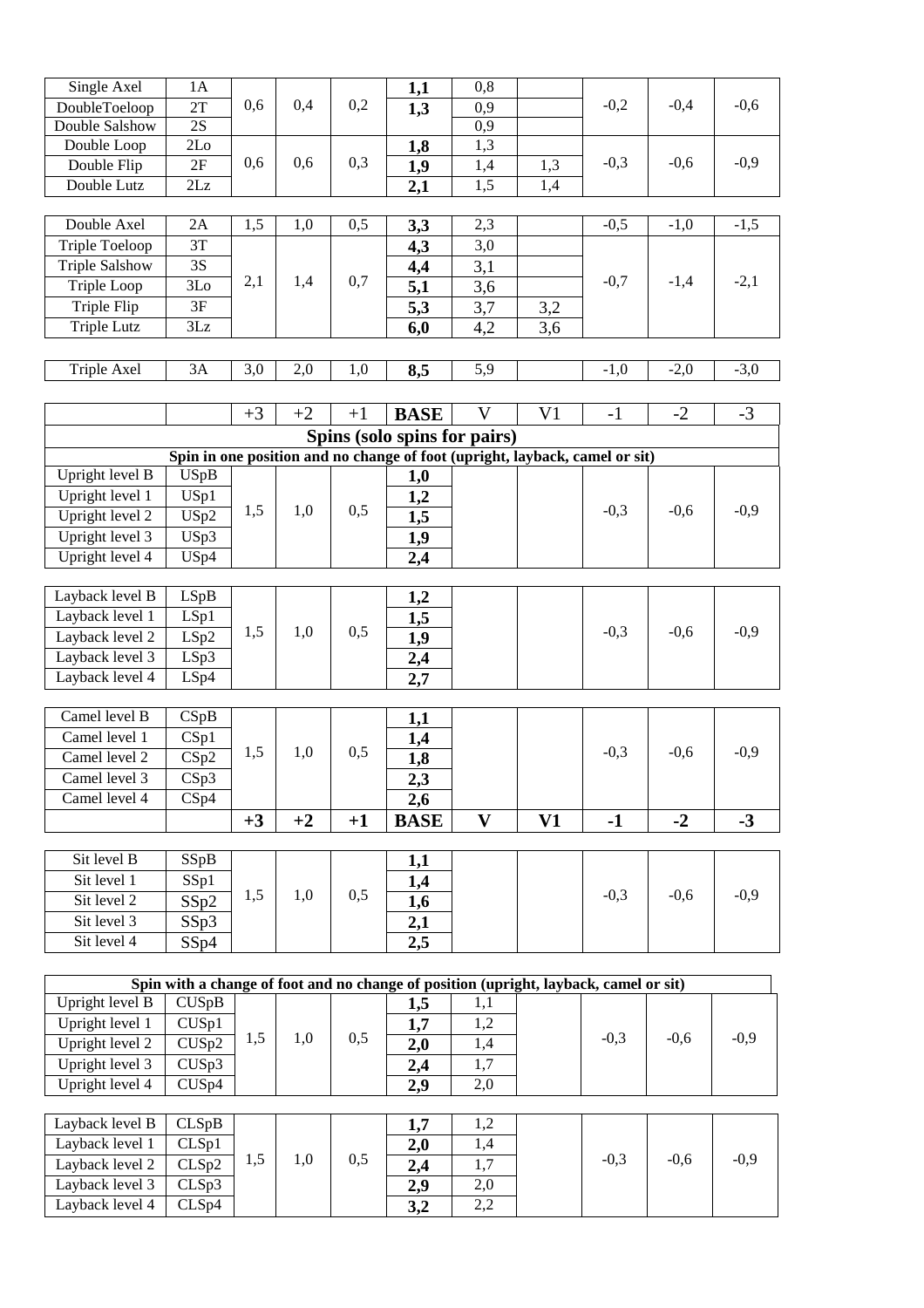| Camel level B   | CCSpB              |      |      |      | 1,7                                                       | 1,2                     |    |        |        |        |
|-----------------|--------------------|------|------|------|-----------------------------------------------------------|-------------------------|----|--------|--------|--------|
| Camel level 1   | CCSp1              |      |      |      | 2,0                                                       | 1,4                     |    |        |        |        |
| Camel level 2   | CCSp2              | 1,5  | 1,0  | 0,5  | 2,3                                                       | 1,6                     |    | $-0,3$ | $-0,6$ | $-0,9$ |
| Camel level 3   | CCSp3              |      |      |      | 2,8                                                       | 2,0                     |    |        |        |        |
| Camel level 4   | $\overline{CCSp4}$ |      |      |      | 3,2                                                       | 2,2                     |    |        |        |        |
|                 |                    |      |      |      |                                                           |                         |    |        |        |        |
| Sit level B     | CSSpB              |      |      |      | 1,6                                                       | 1,1                     |    |        |        |        |
| Sit level 1     | CSSp1              |      |      |      | 1,9                                                       | 1,3                     |    |        |        |        |
| Sit level 2     | CSSp2              | 1,5  | 1,0  | 0,5  | 2,3                                                       | 1,6                     |    | $-0,3$ | $-0,6$ | $-0,9$ |
| Sit level 3     | CSSp3              |      |      |      | 2,6                                                       | 1,8                     |    |        |        |        |
| Sit level 4     | CSSp4              |      |      |      | 3,0                                                       | 2,1                     |    |        |        |        |
|                 |                    | $+3$ | $+2$ | $+1$ | <b>BASE</b>                                               | $\overline{\mathbf{V}}$ | V1 | $-1$   | $-2$   | $-3$   |
|                 |                    |      |      |      |                                                           |                         |    |        |        |        |
|                 |                    |      |      |      |                                                           |                         |    |        |        |        |
|                 |                    |      |      |      | Flying Spin (any position upright, layback, camel or sit) |                         |    |        |        |        |
| Upright level B | FUSpB              |      |      |      | 1,5                                                       | 1,1                     |    |        |        |        |
| Upright level 1 | FUS <sub>p1</sub>  |      |      |      | 1,7                                                       | 1,2                     |    |        |        |        |
| Upright level 2 | FUSp2              | 1,5  | 1,0  | 0,5  | 2,0                                                       | 1,4                     |    | $-0,3$ | $-0,6$ | $-0,9$ |
| Upright level 3 | FUSp3              |      |      |      | 2,4                                                       | 1,7                     |    |        |        |        |
| Upright level 4 | FUSp4              |      |      |      | 2,9                                                       | 2,0                     |    |        |        |        |
|                 |                    |      |      |      |                                                           |                         |    |        |        |        |
| Layback level B | FLSpB              |      |      |      | 1,7                                                       | 1,2                     |    |        |        |        |
| Layback level 1 | FLSp1              |      |      |      | 2,0                                                       | 1,4                     |    |        |        |        |
| Layback level 2 | FLSp2              | 1,5  | 1,0  | 0,5  | 2,4                                                       | 1,7                     |    | $-0,3$ | $-0,6$ | $-0,9$ |

| Camel level B | FCSpB             |      |     |     | 1,0       |     |        |        |      |
|---------------|-------------------|------|-----|-----|-----------|-----|--------|--------|------|
| Camel level 1 | FCS <sub>p1</sub> |      |     |     | 1,9       |     |        |        |      |
| Camel level 2 | FCSp2             | C, L | 1.0 | 0,5 | 2,3       |     | $-0.3$ | $-0.6$ | -0,9 |
| Camel level 3 | FCSp3             |      |     |     | 2,8       | 2.0 |        |        |      |
| Camel level 4 | FCS <sub>p4</sub> |      |     |     | 22<br>⊭وف | ے م |        |        |      |

Layback level 4 | FLSp4 | | | | | | | | 3,2 | 2,2

| Sit level B | FSSpB |      |     |     | ר ו<br>1., / | 1,2 |        |        |        |
|-------------|-------|------|-----|-----|--------------|-----|--------|--------|--------|
| Sit level 1 | FSSp1 |      |     |     | 2,0          |     |        |        |        |
| Sit level 2 | FSSp2 | 1.5  | 1.0 | 0,5 | 2,3          | 1,6 | $-0,3$ | $-0.6$ | $-0,9$ |
| Sit level 3 | FSSp3 |      |     |     | 2,6          | 1,8 |        |        |        |
| Sit level 4 | FSSp4 |      |     |     | 3,0          | 2,1 |        |        |        |
|             |       | $+3$ |     |     | <b>BASE</b>  |     | - 1    | -2     | - 3    |

|         | Spin Combination with change of position and no change of foot (two positions)   |     |     |     |     |     |  |        |        |        |  |  |
|---------|----------------------------------------------------------------------------------|-----|-----|-----|-----|-----|--|--------|--------|--------|--|--|
| level B | (F)CoSp2pB                                                                       |     |     |     | 1,1 | 1,0 |  |        |        |        |  |  |
| level 1 | (F)CoSp2p1                                                                       |     |     |     | 1,3 | 1,1 |  |        |        |        |  |  |
| level 2 | (F)CoSp2p2                                                                       | 1,5 | 1,0 | 0,5 | 1,5 | 1,3 |  | $-0,3$ | $-0,6$ | $-0,9$ |  |  |
| level 3 | (F)CoSp2p3                                                                       |     |     |     | 1,8 | 1,5 |  |        |        |        |  |  |
| level 4 | (F)CoSp2p4                                                                       |     |     |     | 2,1 | 1,7 |  |        |        |        |  |  |
|         | Spin Combination with change of position and no change of foot (three positions) |     |     |     |     |     |  |        |        |        |  |  |
| level B | (F)CoSp3pB                                                                       |     |     |     | 1,5 | 1,1 |  |        |        |        |  |  |
| level 1 | (F)CoSp3p1                                                                       |     |     |     | 1,7 | 1,2 |  |        |        |        |  |  |
| level 2 | (F)CoSp3p2                                                                       | 1,5 | 1,0 | 0,5 | 2,0 | 1,4 |  | $-0,3$ | $-0.6$ | $-0,9$ |  |  |
| level 3 | (F)CoSp3p3                                                                       |     |     |     | 2,5 | 1,8 |  |        |        |        |  |  |
| level 4 | (F)CoSp3p4                                                                       |     |     |     | 3,0 | 2,1 |  |        |        |        |  |  |
|         | Spin Combination with change of position and change of foot (two positions)      |     |     |     |     |     |  |        |        |        |  |  |
| level B | (F)CCoSp2pB                                                                      |     |     |     | 1,5 | 1,1 |  |        |        |        |  |  |
| level 1 | (F)CCoSp2p1                                                                      |     |     |     | 1,7 | 1,2 |  |        |        |        |  |  |
| level 2 | (F)CCoSp2p2                                                                      | 1,5 | 1,0 | 0,5 | 2,0 | 1,4 |  | $-0,3$ | $-0.6$ | $-0,9$ |  |  |
| level 3 | (F)CCoSp2p3                                                                      |     |     |     | 2,5 | 1,8 |  |        |        |        |  |  |
| level 4 | (F)CCoSp2p4                                                                      |     |     |     | 3,0 | 2,1 |  |        |        |        |  |  |
|         | Spin Combination with change of position and change of foot (three positions)    |     |     |     |     |     |  |        |        |        |  |  |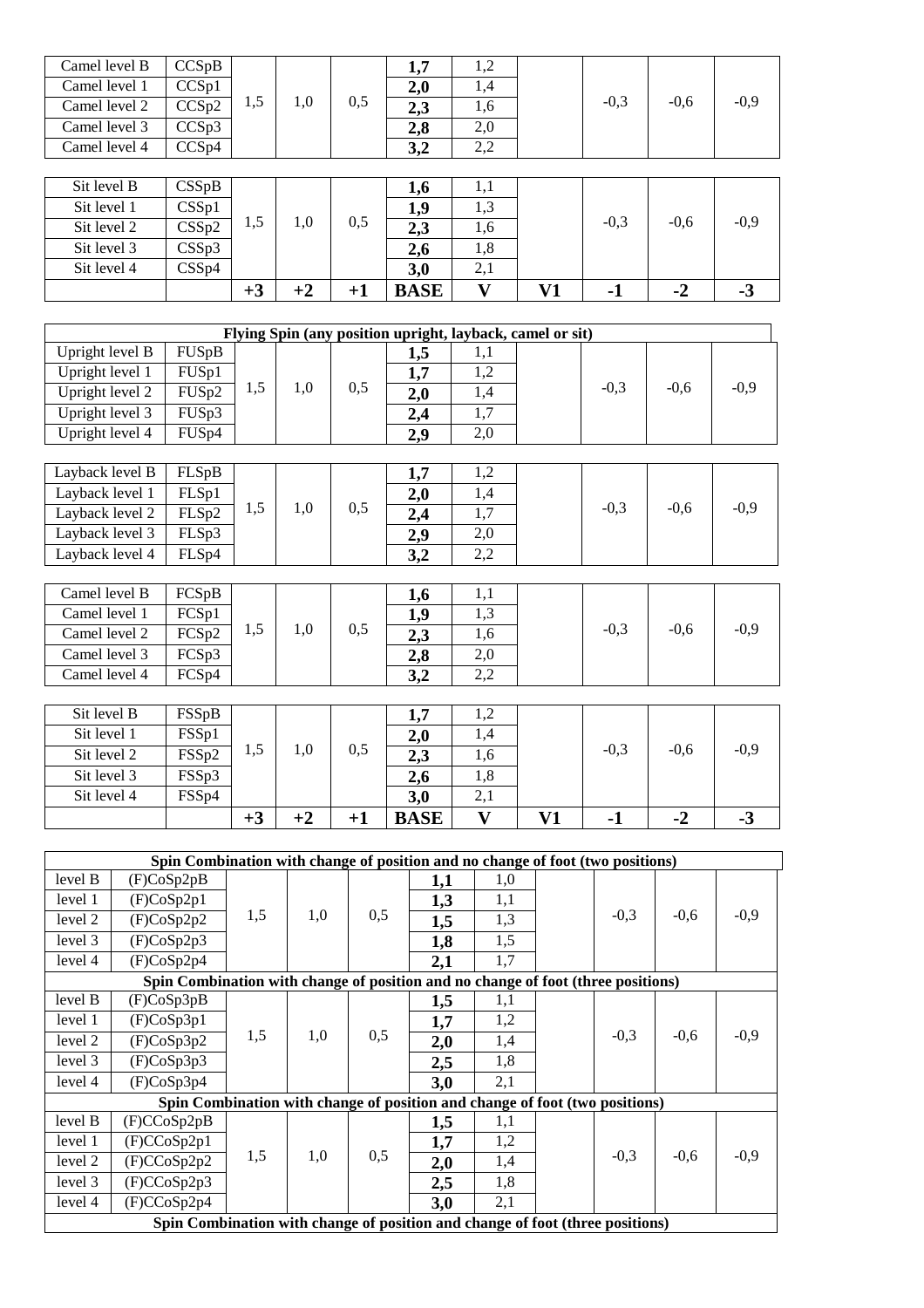|         |             | $+3$ |     |     | <b>BASE</b> |      | <b>V71</b> |        | -4     | - 3    |
|---------|-------------|------|-----|-----|-------------|------|------------|--------|--------|--------|
| level 4 | (F)CCoSp3p4 |      |     |     | 3,5         | 2,5  |            |        |        |        |
| level 3 | (F)CCoSp3p3 |      |     |     | 3,0         | 2,1  |            |        |        |        |
| level 2 | (F)CCoSp3p2 | 1,5  | 1,0 | 0,5 | 2,5         | 1,8  |            | $-0,3$ | $-0,6$ | $-0,9$ |
| level 1 | (F)CCoSp3p1 |      |     |     | 2,0         | 1,4  |            |        |        |        |
| level B | (F)CCoSp3pB |      |     |     | <b>1,7</b>  | 1, 4 |            |        |        |        |

| <b>Step Sequences</b> |       |     |     |     |             |  |  |        |        |        |  |
|-----------------------|-------|-----|-----|-----|-------------|--|--|--------|--------|--------|--|
| level B               | StSqB |     |     |     | 17<br>ا و ا |  |  | $-0,3$ | $-0.6$ | $-0,9$ |  |
| level 1               | StSq1 |     |     |     | 2,0         |  |  |        |        |        |  |
| level 2               | StSq2 | 1,5 | 1,0 | 0,5 | 2,5         |  |  | $-0,5$ | $-1,0$ | -1.3   |  |
| level 3               | StSq3 |     |     |     | 3,0         |  |  | $-0,7$ | $-1,4$ | $-2.$  |  |
| level 4               | StSq4 |     |     |     | 3,5         |  |  | $-0,7$ | $-1.4$ | $-2,$  |  |

# **JUDGING SYSTEM**

#### **Usage of the International Judging System**

The international judging system will be used at :

All international Championships

World Open

All international competitions whenether it is possible (the light system, called paper system, may be used as well)

The international judging system is based on cumulative points, which are awarded for a technical score and five additional program components - skating skills, transitions, performance/execution, choreography/composition and interpretation.

If a skater performs more than the defined "well-balanced program" elements, there are no deductions, but the values of additional elements will not be calculated into the skater's score. If a skater performs less than the required elements, they receive fewer points, not deductions.

#### **Officials**

There are two panels of officials - the technical panel and the judging panel.

**The technical panel is generally made up of five persons:** technical specialist, assistant technical specialist, technical controller, data operator and video replay operator. This panel works in direct communication with each other as each skater performs a program. In real time as the skater performs, the **technical specialist** identifies the elements the skater performs with the appropriate level of difficulty, based on published pre-set criteria. The work of the technical specialist allows the judge to concentrate on marking the quality of each element.. When an element is identified by the technical specialist it is also referred to as the "call".

The **assistant technical specialist** and the **technical controller** support the technical specialist to ensure that any potential mistakes are corrected immediately. The technical controller is the leader of the technical panel. Any element can be reviewed by the technical controller, the technical specialist or the assistant technical specialist. When the 2 specialists are not agree, the controller opinion makes the final decision. The elements are available for review after a skater's performance and calls can be changed accordingly. Calls and scores are final once they are posted, any protests for calculation errors resolved, and results are announced to the public. The 2 Specialists and the Controler should be, from different countries.

The **video replay operator** does exactly what it seems! If a video system is being utilized at a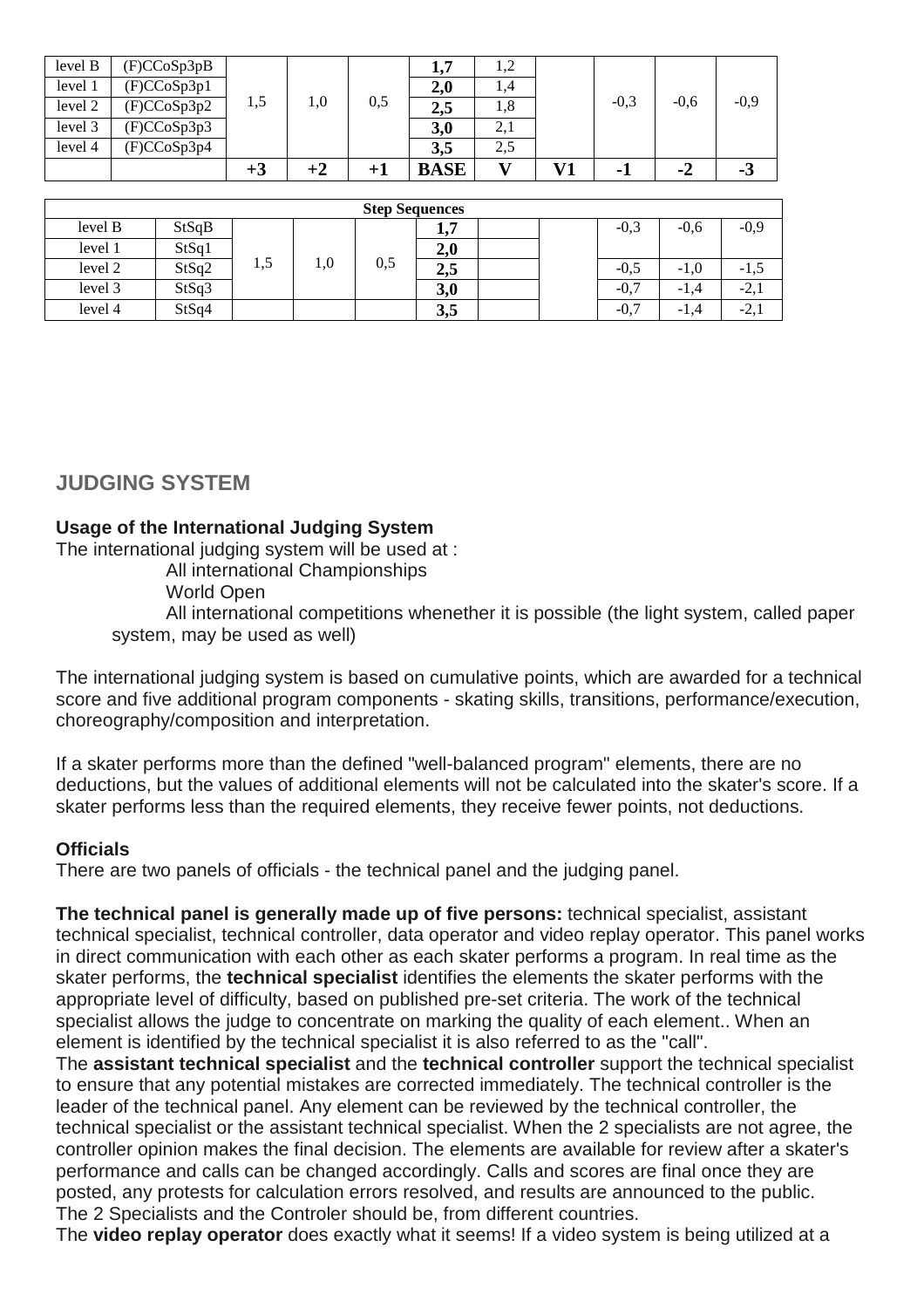competition, this person tags each element on the video while a program is being performed. This allows the technical panel to go right to the beginning of an element during review without having to fast forward or rewind, speeding up the process significantly. The video is available to the technical panel for their review of any element to ensure that the correct assessment of the element was made. If there is video replay available to the judges, this videotape can be viewed by the judges for their analysis of the quality and/or errors made on any given element. The **data operator** enters all the coding for the elements onto either paper or the computer as they are performed and the levels of difficulty are assigned.

The **judging panel** is made up of a referee and multiple judges. There can be as few as three or as many as seven judges on a panel. As much as possible all continents must be represented. The judges focus totally on scoring the quality of each element and the five program components. Their marks are based on specific criteria for each element and provide a comprehensive assessment of each skater's skills and performance. A computer is used to keep track of the elements and scores, record results and calculate totals to determine the order of finish. The **referee** is the leader of the judging panel and is in charge the event. In this role, the referee is responsible for making sure rules are followed, taking the time of the program as skated, and deciding on any protests with respect to the event. The referee is also responsible for taking certain deductions.

#### **Technical Score**

In the Technical Score, each element of a skater's program is assigned a base value. These element base values give the skaters credit for every element they perform. A group of experts, including experienced skaters and coaches, has determined the element base value of each technical element. These base values are published as part of the scale of values (SoV). Some elements such as spins and step sequences have been assigned a level of difficulty. These elements are assigned their base value depending on their level of difficulty as determined by the technical panel. After results are posted, skaters receive a scoring detail for their performance (typically called a 'protocol') that shows the elements and levels called by the technical panel and the marks given by the judges. This can be made on a paper or through internet. During the program, judges evaluate the quality of the elements and give a grade of execution (GOE) to each within a range of +3 to -3. These GOEs are not necessarily worth 1, 2 or 3 points, but rather they are a quality "grade" that impacts the value of elements through the scale of values. To determine the point value of an element, the point value for the GOE is taken from the scale of values and added to the base value for the element.

Let's look at some examples:

 The technical specialist identifies a jump as a double Axel. The judge grades the quality of the jump and assigns a GOE of +1. The base value for a double Axel is 3.3 points, and a GOE of +1 for a double Axel has a value of 0.5 points, so the point value for the element is 3.8 points.

The technical specialist identifies a jump as a double Lutz. The judge grades the quality of the jump and assigns a GOE of -1. The base value for a double Lutz is 2.1 points, and a GOE of -1 for a double Lutz has a value of -0.3 points, so the point value for the element is 1.8 points.

The technical specialist identifies a spin as a level 2 combination spin with a change of foot and two positions. The judge then grades the quality of the spin and assigns a GOE of +3. The base value for a level 2 combination spin with a change of foot two positions 1.5 points, and a GOE of +3 for a combination spin with a change of foot two positions has a value of 1.5 points, so the point value for the element is 3.0 points.

The sum of the point values for all the performed elements together (base value + GOE) is the Total Element Score (TES), or the Technical Score.

#### **Program Components**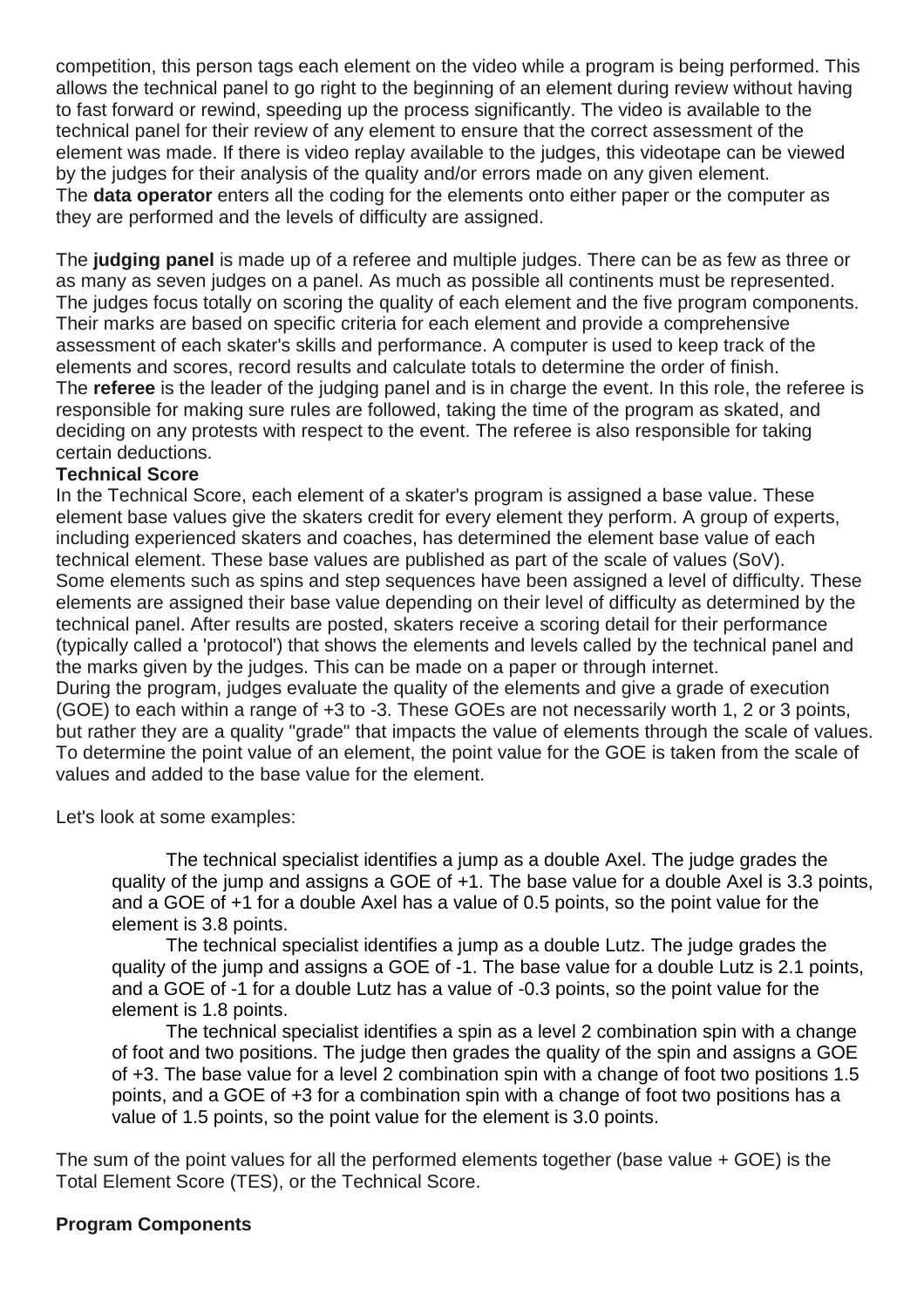In addition to the Technical Score, the judges award program component marks on a scale from 0.25 to 10 with increments of 0.25 to express the overall presentation and technical mastery of figure skating. The **Program Component Score (PCS)** is calculated and factored by specified percentages.

In ladies, men's, pairs, the following five components are scored in the short program and the free skate.

#### **Skating Skills**

Definition: Overall skating quality: edge control and flow over the floor surface demonstrated by a command of the skating vocabulary (edges, steps, turns, etc.), the clarity of technique and use of effortless power to accelerate and vary speed.

Criteria:

Balance, rhythmic knee action and precision of foot placement Flow and effortless glide Cleanness and sureness of deep edges, steps, turns Power/energy and acceleration Mastery of multi-directional skating Mastery of one-foot skating Equal mastery of technique by both partners shown in unison (pairs and dance)

#### **Transitions/Linking Footwork & Movement**

Definition: The varied and/or intricate footwork, positions, movements and holds that link all elements. In singles, pairs, this also includes the entrances and exits of technical elements.

Criteria:

Variety **Difficulty Intricacy** Quality (including unison in pairs, dance and synchronized skating) Balance of workload between partners (pairs and dance) Variety of holds (not excessive side by side and hand in hand in dance) Variation of speed and linking steps (synchronized) Variation of changes of direction and hold (synchronized)

#### **Performance/Execution**

Definition: Performance is the involvement of the skater/couple/teams physically, emotionally and intellectually as they translate the intent of the music and choreography. Execution is the quality of movement and precision in delivery. This includes harmony of movement in pairs, dance.

Criteria:

Physical, emotional and intellectual involvement **Carriage** Style and individuality/personality Clarity of movement Variety and contrast **Projection** Unison and "oneness" (pairs, dance) Balance in performance (pairs, dance) Spatial awareness between partners - management of the distance between partners and management of changes of hold (pairs, dance)

#### **Choreography/Composition**

Definition: An intentional, developed and/or original arrangement of all types of movements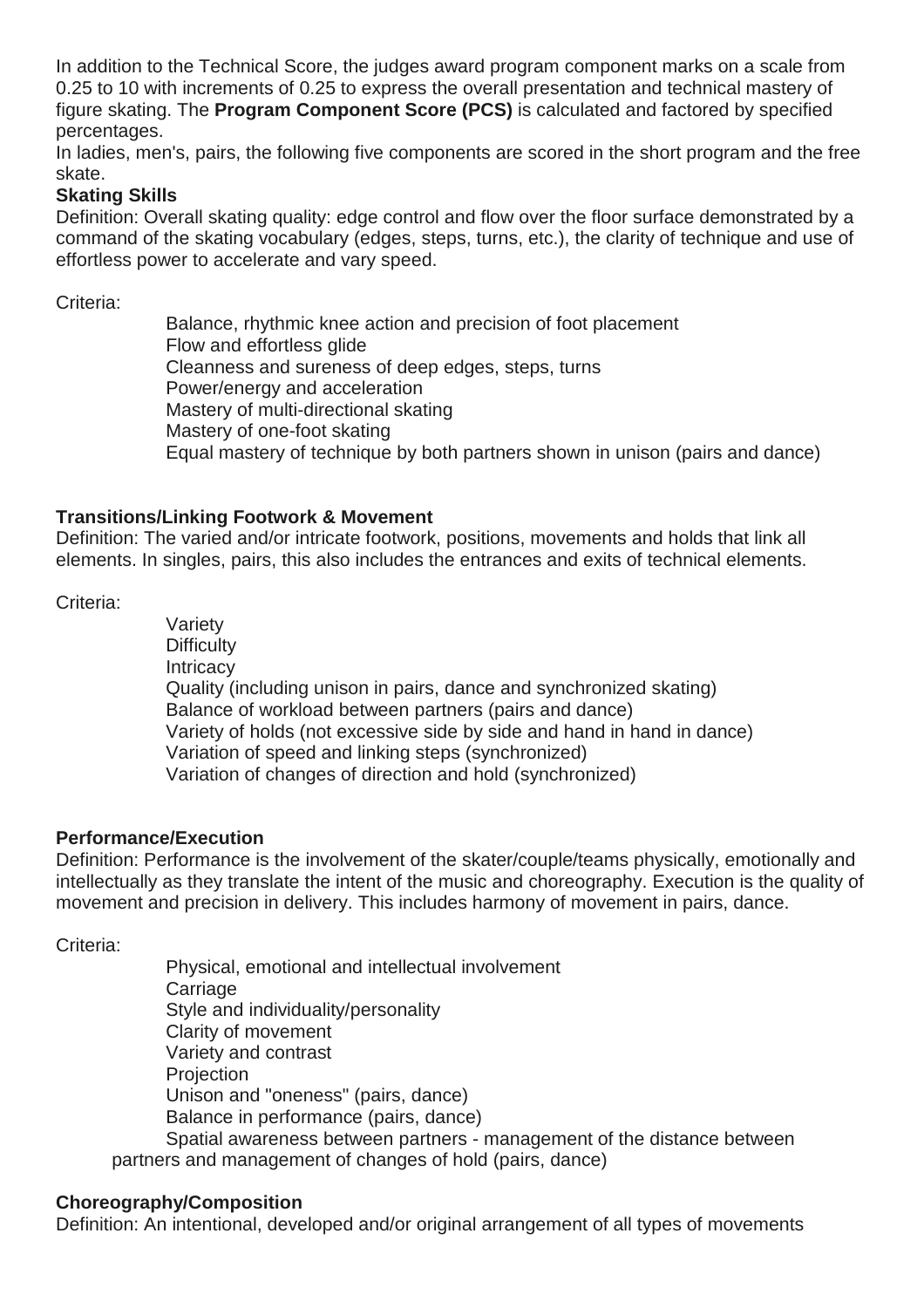according to the principles of proportion, unity, space, pattern, structure and phrasing.

Criteria:

Purpose (idea, concept, vision)

Proportion (equal weight of parts)

Unity (purposeful threading)

Utilization of personal and public space

Pattern and ice coverage

Phrasing and form (movements and parts structured to match the phrasing of the

music)

Originality of purpose, movement and design

Shared responsibility in achieving purpose (pairs, dance)

#### **Interpretation**

Definition: The personal and creative translation of the music to movement.

Criteria:

Effortless movement in time to the music

Expression of the music's style, character, rhythm

Use of finesse\* to reflect the nuances of the music

Relationship between the partners reflecting the character of the music (pairs,

dance)

Appropriateness of music in dance, short dance and free dance

\*Finesse is the skater's/team's refined, artful manipulation of nuances. Nuances are the personal artistic ways of bringing variations to the intensity, tempo and dynamics of the music made by the composer and/or musicians.

#### **Dance exception, pattern dance:**

In dance, the pattern dance(s) are scored on only four program components: skating skills, performance/execution, interpretation (see above), as well as a unique component: timing. **Timing**

Definition: The ability of the couple to skate strictly in time with the music and to reflect the rhythm patterns and prescribed beat values of the pattern dance.

Criteria:

Skating in time to the music Skating on the strong beat Skating the prescribed beat values for each step Introductory steps (dance starting on the correct measure of the music)

## **Totaling the Competition Score**

Technical Score (TES) + Program Components Score (PCS) = **Segment Score Ladies, Men, Pairs** Short Program Segment Score + Free Skate Segment Score = **Competition Score Dance**

Short Dance Segment Score + Free Dance Segment Score = **Competition Score** OR

Pattern Dance 1 (x 0.5) + Pattern Dance 2 (x 0.5) + Free Dance Segment Score = **Competition Score**

#### **Totaling the competition score**

The Total Element Score is added together to the Program Components Score, which are factored differently for the different disciplines (see below). Deductions are taken for rule violations. The result is the segment score.

The sum of all segment scores (for example, short program plus free skate), is the Total Competition Score (TCS). In most events segment scores are not weighted; they are simply added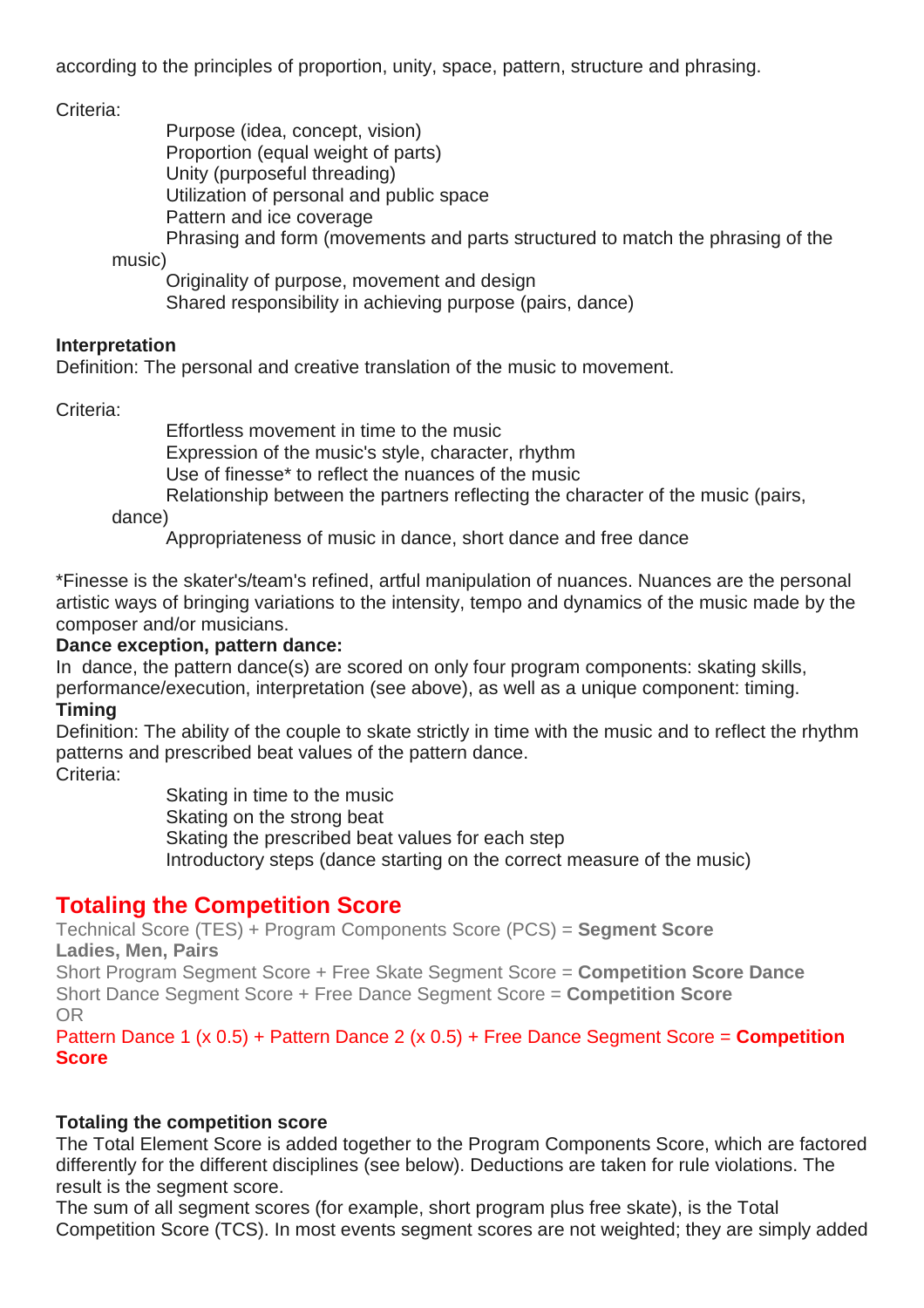together to obtain the competition score. The exception to this is in dance when two pattern dances are included in the event. There are other exceptions for the lower divisions. The skater with the highest competition score is declared the winner.

#### **Factoring the Program Components**

### **Ladies, Men, Pairs, Dance and Synchronized**

In the events, the program components used are factored equally, then added together. In pattern dance, four program components are used, while five are used in the short dance, free dance, and all segments for ladies, men, pairs and synchronized. The factored sum of the program component marks is called the Program Components Score. The idea behind factoring is to make the Program Components Score level with the Technical Score, hence granting equal importance to each. Since the perfect Program Components Score is always 50, this number is factored to roughly equal what each discipline is capable of scoring in the Technical Score. For example, in the ladies short program, women today are capable of scoring around 40 in the Technical Score. So the program components are factored by 0.8, lowering the 50 down to a 40, leveling the importance of the Technical Score and the Program Components Score. In the men's free skate, men today are capable of scoring around 100 in the Technical Score. So the program components are factored by 2.0, raising the 50 up to 100, and again leveling the Technical Score and the Program Component Score.

The following chart illustrates how each discipline factors program components for the juniors and seniors of the Silver and Elite divisions:

| <b>Discipline</b> | <b>Short</b> | <b>Free</b>  |  |
|-------------------|--------------|--------------|--|
|                   | Program      | <b>Skate</b> |  |
| <b>Ladies</b>     | 0.5          | 1.2          |  |
| Men               | 0.5          | 1.4          |  |
| <b>Pairs</b>      | 0.5          | 12           |  |

#### **Conclusion**

The international judging system allows for all the elements performed to have a score and a numerical value that is published. The particular value is impacted by the judges' evaluation of the quality of the element as performed. At the end, the entire performance is assessed through the five program components. The skater, at the end of the competition, is given a piece of paper (or published through internet) which tells the skater exactly what the evaluation was on each aspect of the program - the technical elements and the program components.

Fernand Fedronic

Chairman of the artistic technical committee for Inline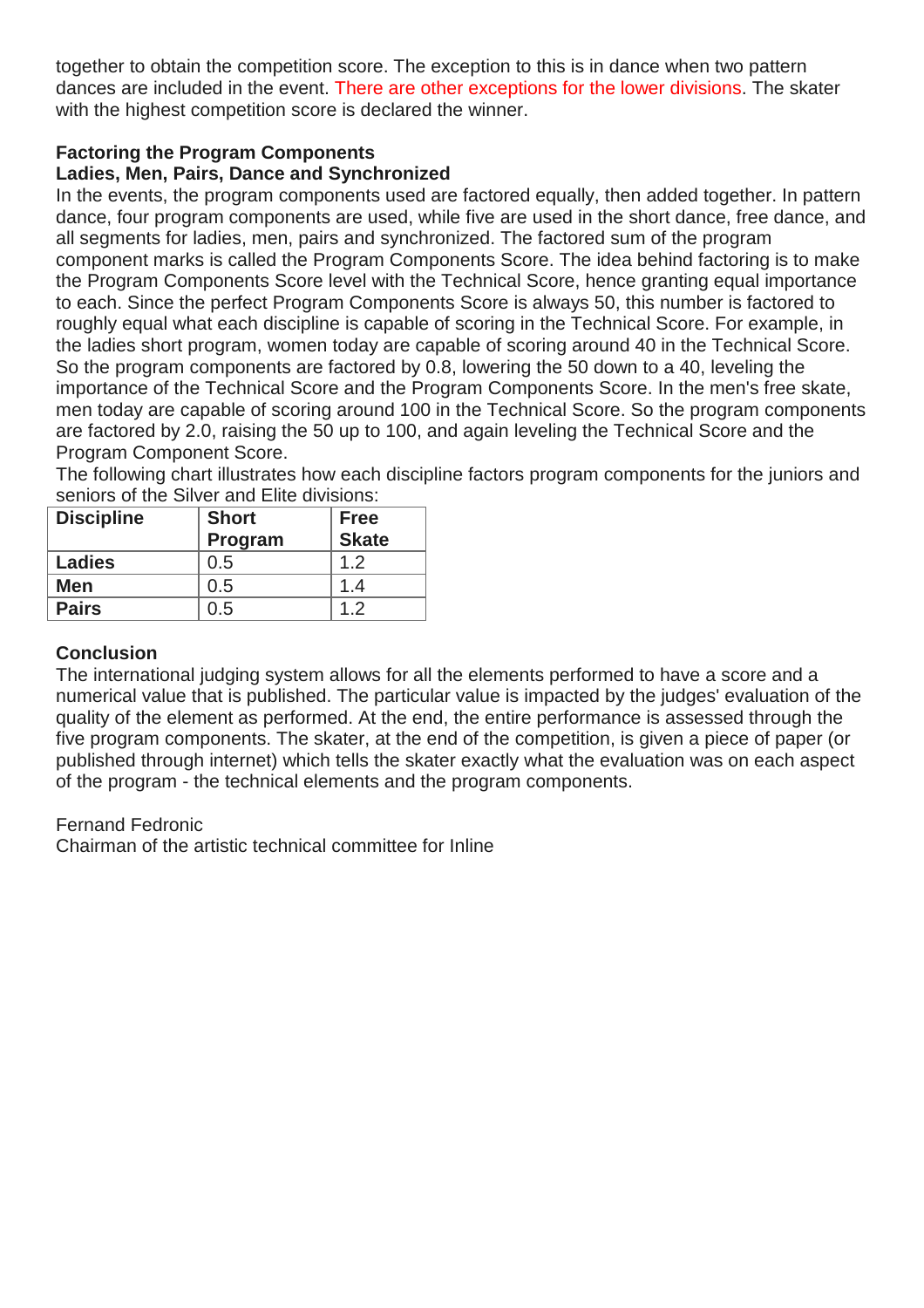# **NUEVO REGLAMENTO DE PATINAJE ARTÍSTICO EN LÍNEA 2016**

# **CAMPEONATO DEL MUNDO DE PATINAJE ARTÍSTICO NOVARA Patinaje individual, Junior y Senior**

El campeonato está abierto a todos los países que pertenezcan a la FIRS. Las Federaciones Nacionales deben ser miembros de la rama de Artístico (abonando la cuota correspondiente).

Cada país puede presentar dos (2) patinadores por categoría: Junior Femenino, Junior Masculino, Senior Femenino y Senior Masculino.

Un tercer patinador/a puede participar si justifica haber obtenido (durante la temporada en curso) en una de las pruebas internacionales realizadas con el actual sistema de puntuación actual y el panel técnico correspondiente, un segmento de puntuación (TSS) en el Programa Libre de:

Junior Femenino: 30 puntos Senior Femenino: 35 puntos

Junior Masculino: 30 puntos Senior Masculino: 35 puntos

| <b>JUNIORS</b><br>Que hayan alcanzado la edad de 12 años, pero no<br>hayan alcanzado la edad de 19 años al 01/08/2015 | Hombres y mujeres: $3'30'' + (-10'')$ |
|-----------------------------------------------------------------------------------------------------------------------|---------------------------------------|
| <b>SENIORS</b><br>Han alcanzado la edad de 15 años al 01/08/2015                                                      | Hombres y mujeres: $4'00'' + (-10'')$ |

# **I. PROGRAMA CORTO JUNIOR Y SENIOR**

|                  | <b>ELEMENTOS:</b>                                                                                                                                                                                    |
|------------------|------------------------------------------------------------------------------------------------------------------------------------------------------------------------------------------------------|
| <b>DURACIÓN</b>  | 1. Un salto tipo Axel paulsen (simple, doble o triple)                                                                                                                                               |
| $2'30'' + -10''$ | 2. Un salto doble o triple precedido inmediatamente de una secuencia de pasos y/o<br>movimientos de patinaje libre.                                                                                  |
|                  | 3. Una combinación de saltos que consiste (de) en un doble, triple o cuádruple y un<br>salto simple, doble o triple.                                                                                 |
|                  | 4. Una pirueta Volada/saltada (fly spin) con una sola posición y sin cambio de pie (un<br>mínimo de cuatro (4) vueltas en total).                                                                    |
|                  | 5. Una pirueta una sola posición:                                                                                                                                                                    |
|                  | • Hombres: una Pirueta Camel o Baja con solamente un cambio de pie (la posición<br>debe ser diferente a la de la Pirueta Saltada en el momento de aterrizar), minimo<br>de seis (6) vuelta en total. |
|                  | Mujeres: Una Pirueta Lay Back/Techo o sideways/ de torsión, minimo de cuatro<br>$\bullet$<br>(4) vueltas en total.                                                                                   |
|                  | 6. Una Pirueta Combinada con un solo cambio de pie (mínimo seis (6)<br>vueltas en<br>total).                                                                                                         |
|                  | 7. Una secuencia de pasos que utiliza totalmente la superficie de la pista.                                                                                                                          |
|                  | Los componentes del programa solamente se juzgan en:<br>· Habilidades de patinaje<br>• Transiciones                                                                                                  |
|                  |                                                                                                                                                                                                      |
|                  | • Actuación(Performance) / Ejecución<br>· Coreografía / Composición                                                                                                                                  |
|                  | · Interpretación                                                                                                                                                                                     |
|                  | Los factores de los componentes del programa:                                                                                                                                                        |
|                  | Hombres 0,5 - Mujeres 0,5                                                                                                                                                                            |
|                  | Deducción: 1.0 por caída en la puntuación total del programa (TPS)                                                                                                                                   |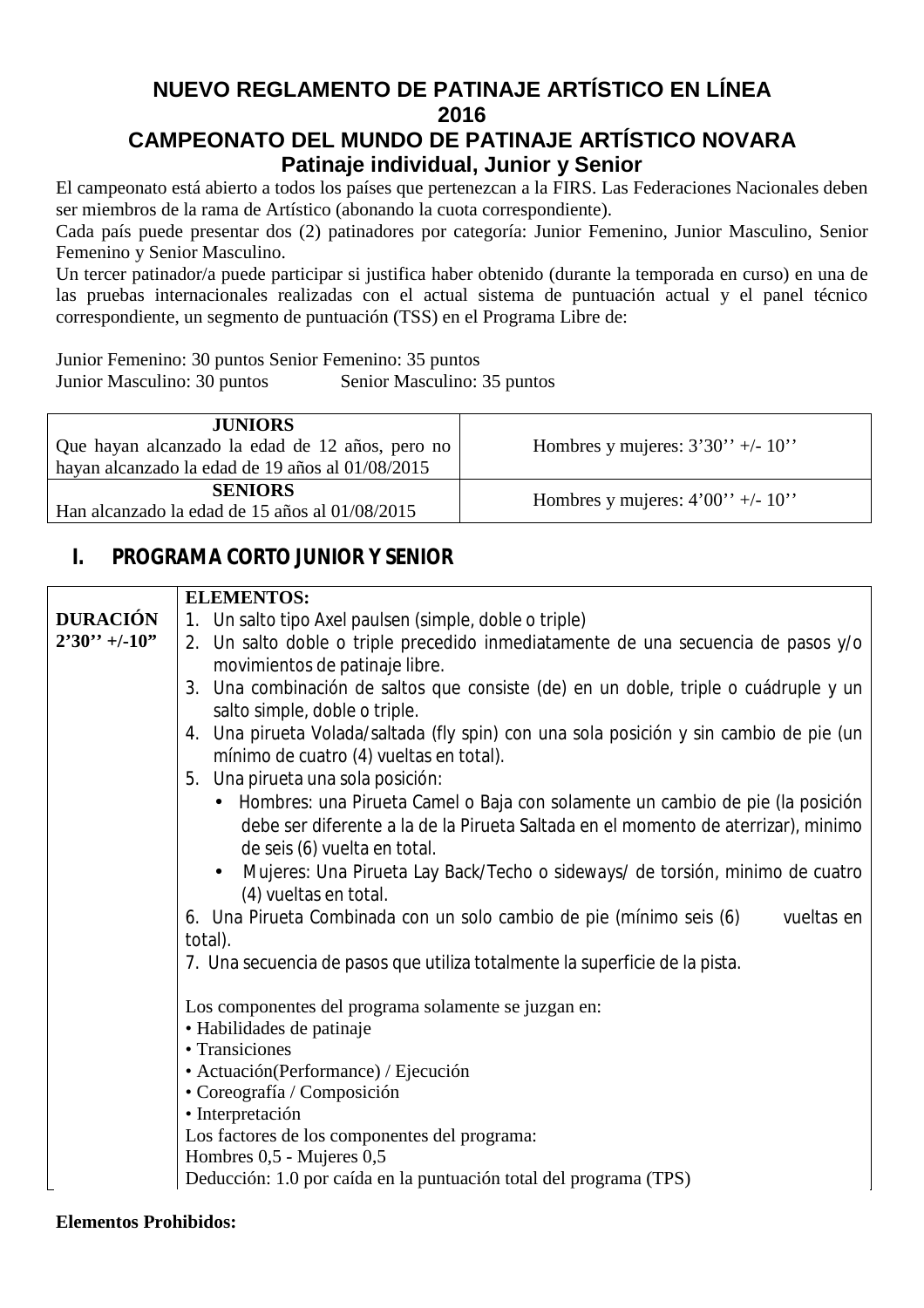- Cualquier tipo de voltereta– deducción 1 punto.
- Split en el suelo es considerado como una caída deducción 1 punto.

# **II. UN PROGRAMA LARGO BIEN BALANCEADO DEBE CONTENER:**

|                | A) Un máximo de seis (6) saltos para hombres y mujeres Uno de los       |
|----------------|-------------------------------------------------------------------------|
|                | cuales debe ser un salto tipo Axel. Puede haber hasta tres (3)          |
| Hombres y      | combinaciones o secuencias. Sólo una (1) combinación puede              |
| <b>Mujeres</b> | contener un máximo de cinco (5) saltos y las otras deben contener       |
| <b>Juniors</b> | sólo dos (2) saltos. Una secuencia de saltos puede contener             |
| 3:30"<br>$+/-$ | cualquier número de saltos, pero se contarán sólo los dos saltos más    |
| $10$ "         | difíciles. Un mismo salto con un número diferente de rotaciones         |
|                |                                                                         |
|                | contará como otro salto. Cualquier salto individual, doble o triple no  |
|                | se puede ejecutar más de dos veces en total.                            |
|                | Debe haber un máximo de tres (3) piruetas de diferente naturaleza<br>B) |
|                | (Abreviatura diferente)                                                 |
|                | 1. Una de los cuales debe ser una pirueta combinada (mínimo             |
|                | seis (6) vueltas en total).                                             |
|                | 2. Una pirueta Volada/Saltada (Flying Spin) o con entrada               |
|                | saltada (un mínimo de cuatro (4) vueltas en total)                      |
|                | 3. Una pirueta en una sola posición (mínimo de cuatro (4)               |
|                | rotaciones en total)                                                    |
|                | Se permite cambio de pie y entrada Volada/Saltada en todas las          |
|                | piruetas                                                                |
|                | C) Debe haber máximo una (1) secuencia de pasos utilizando toda         |
|                | pista. No se permiten saltos ni giros durante la secuencia de pasos.    |
|                | D) Debe haber un (1) elemento de deslizamiento, ejecutado con           |
|                | fluidez, utilizando toda la superficie de la pista consistente en       |
|                | cualquier tipo de movimientos, minimo dos (2), tales como: Ángeles,     |
|                | Arabescos, Águilas, Royal, Ina Bauer, o cualquier posición              |
|                | creativa unidos entre sí por una coreografía fuerte Este elemento       |
|                | Ilamado "Choreo Secuencia" (ChSq) no tienen valor fijo de base,         |
|                | pero se evalúa dentro de las notas de componentes. Esta fluidez de      |
|                | elementos de patinaje de deslizamiento debe ser ejecutado de            |
|                | acuerdo con el carácter de la música.                                   |
|                | Habrá una deducción del panel técnico de 2 puntos si no se está de      |
|                | acuerdo con el requisito o falta.                                       |
|                |                                                                         |
|                | Los componentes del programa son:                                       |
|                | · Habilidades de patinaje                                               |
|                | • Transiciones                                                          |
|                | • Rendimiento / Ejecución                                               |
|                | · Coreografía / Composición                                             |
|                | · Interpretación                                                        |
|                |                                                                         |
|                | Los factores de los componentes del programa:                           |
|                | Hombres 1,4 - Mujeres 1,2                                               |
|                | Deducción: 1.0 por la caída en la puntuación total del programa (TPS).  |
|                | A) Un máximo de siete (7) saltos para hombres y mujeres, uno de los     |
|                | cuales debe ser un salto tipo Axel. Puede haber hasta tres (3)          |
| Hombres y      | combinaciones o secuencias. Sólo una (1) combinación puede              |
| <b>Mujeres</b> | contener un máximo de cinco (5) saltos y las otras deben contener       |
|                |                                                                         |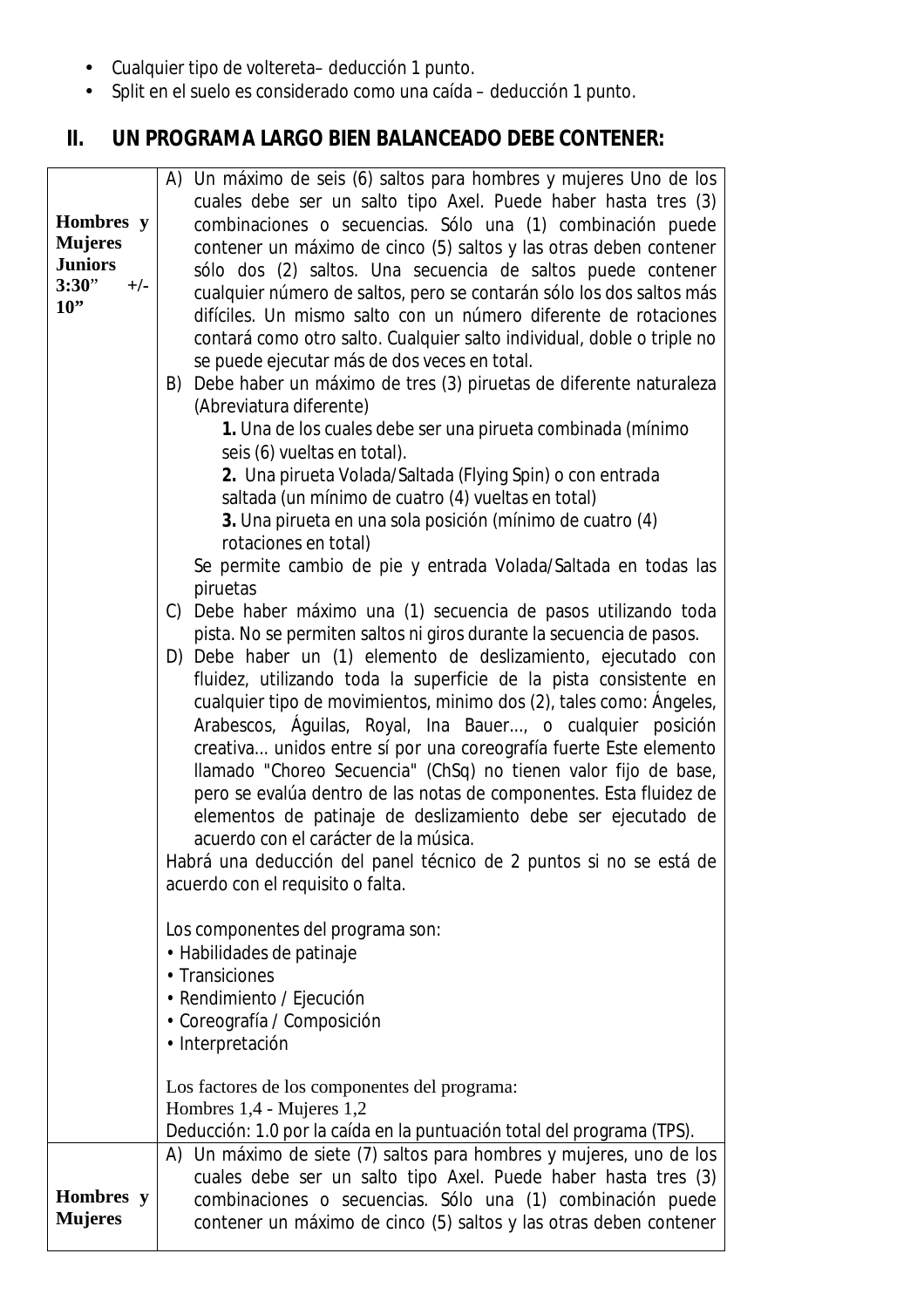| <b>Seniors</b> |       | sólo dos (2) saltos. Una secuencia de saltos puede contener             |
|----------------|-------|-------------------------------------------------------------------------|
| 4:00"          | $+/-$ | cualquier número de saltos, pero se contarán sólo los dos saltos más    |
| $10$ "         |       | difíciles. Un mismo salto con un número diferente de rotaciones         |
|                |       | contará como otro salto. Cualquier salto individual, doble o triple no  |
|                |       | se puede ejecutar más de dos veces en total.                            |
|                |       | Debe haber un máximo de tres (3) piruetas de diferente naturaleza<br>B) |
|                |       | (Abreviatura diferente)                                                 |
|                |       | 1. Una de los cuales debe ser una pirueta combinada (mínimo             |
|                |       | seis (6) vueltas en total).                                             |
|                |       | 2. Una pirueta Volada/Saltada (Flying Spin) o con entrada               |
|                |       | saltada (un mínimo de cuatro (4) vueltas en total)                      |
|                |       | 3. Una pirueta en una sola posición (mínimo de cuatro (4)               |
|                |       | rotaciones en total)                                                    |
|                |       | Se permite cambio de pie y entrada Volada/Saltada en todas las          |
|                |       | piruetas                                                                |
|                |       | C) Debe haber máximo una (1) secuencia de pasos utilizando toda         |
|                |       | pista.                                                                  |
|                |       | D) Debe haber (1) una secuencia coreográfica utilizando toda la         |
|                |       | superficie de la pista llamada "Coreo Secuencia Confirmada" debe        |
|                |       | incluir:                                                                |
|                |       | Un elemento de deslizamiento no limitado a espirales, arabescos,        |
|                |       | águilas de extensión, Ina Bauer, o cualquier posición creativa.         |
|                |       |                                                                         |
|                |       | Al menos un elemento creativo de patinaje sobre un punto: como          |
|                |       | cualquier elemento creativo de salto o giro.                            |
|                |       | Estos elementos anteriores deben estar conectados por una               |
|                |       | coreografía fuerte y deben ser ejecutados de acuerdo con el carácter    |
|                |       | de la música. Elementos que figuran incluidos en la secuencia           |
|                |       | coreográfica no serán llamados y no ocuparán un espacio. El patrón      |
|                |       | no es restringido, pero la secuencia debe ser claramente visible con    |
|                |       | un principio y un fin.                                                  |
|                |       | La secuencia tendrá un valor fijo base y evaluado solamente GOE.        |
|                |       |                                                                         |
|                |       | Los componentes del programa:                                           |
|                |       | • Habilidades de patinaje                                               |
|                |       | • Transiciones                                                          |
|                |       | • Rendimiento / Ejecución                                               |
|                |       | • Coreografía / Composición                                             |
|                |       | · Interpretación                                                        |
|                |       |                                                                         |
|                |       | Los factores de los componentes del programa:                           |
|                |       | Hombres 1,4 - Mujeres 1,2                                               |
|                |       | Deducción: 1.0 por la caída en la puntuación total del programa (TPS)   |

#### **Elementos Prohibidos:**

• Cualquier tipo de voltereta– deducción 1 punto.

Los puntos del panel para cada componente del programa se multiplican por un factor de la siguiente manera (lo mismo para Junior y Senior):

| Hombres | Programa corto | Programa largo |  |
|---------|----------------|----------------|--|
| Mujeres | Programa corto | Programa largo |  |

#### **III. DEDUCCIONES**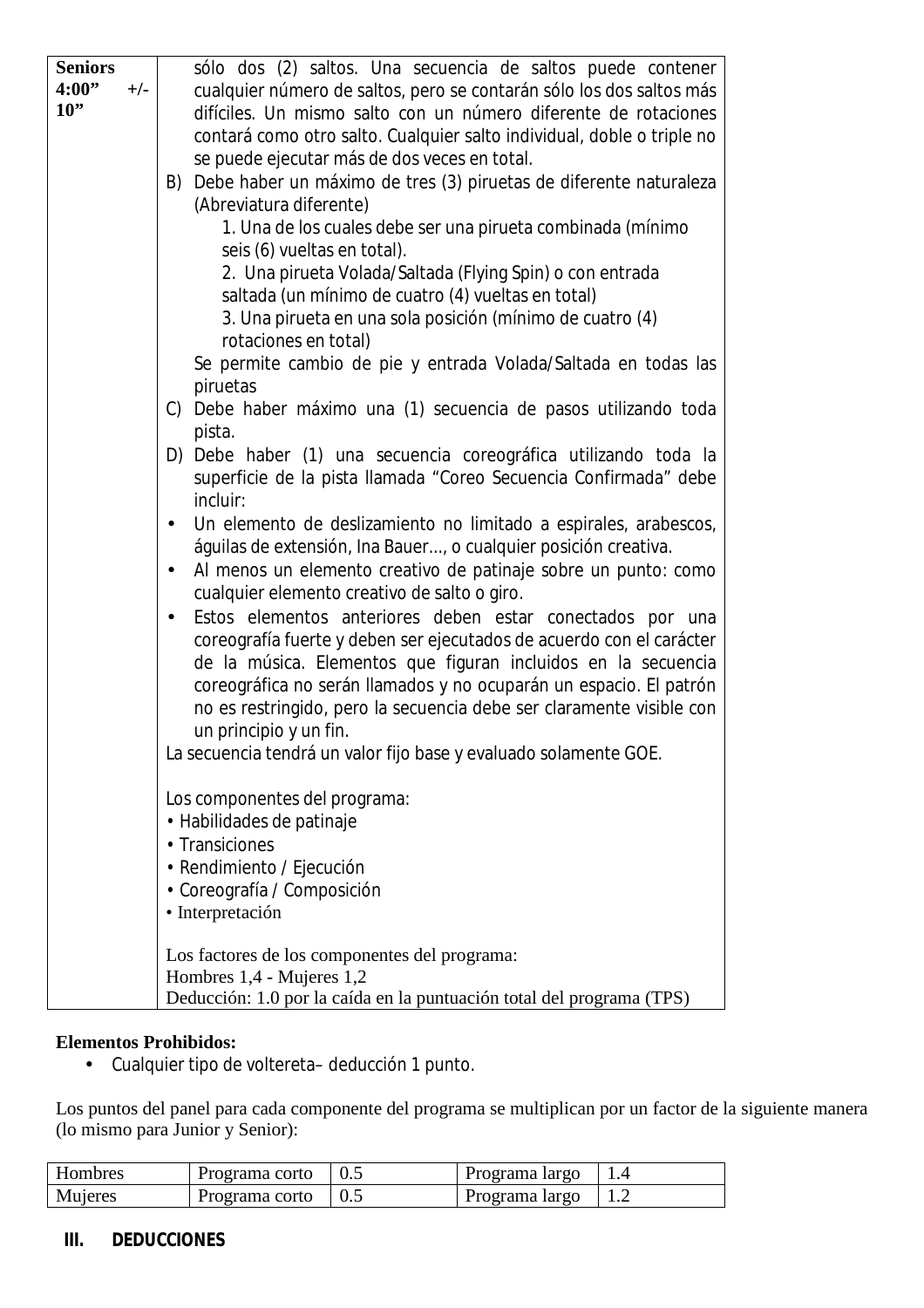| <b>VIOLACIÓN</b>                           | <b>PUNTOS</b>                           |  |  |  |  |
|--------------------------------------------|-----------------------------------------|--|--|--|--|
| Tiempo del programa                        | -1.0 por cada 15 segundos faltantes o   |  |  |  |  |
|                                            | excedidos                               |  |  |  |  |
| Movimientos/elementos ilegales             | -2.0 por cada violación                 |  |  |  |  |
| Caída del vestuario o accesorio            | -1.0 por programa                       |  |  |  |  |
| Caídas                                     | -1.0 por cada caída                     |  |  |  |  |
| Comienzo tardío                            | -1.0 empezando de 1 a 20 segundos tarde |  |  |  |  |
| Interrupción en la ejecución del programa  | Más de 10 segundos a 20 segundos -1.0   |  |  |  |  |
|                                            | Más de 20 segundos a 30 segundos -2.0   |  |  |  |  |
|                                            | Más de 30 segundos a 40 segundos -3.0   |  |  |  |  |
| interrupción del<br>La<br>programa<br>con  | -5.0 por programa junior / senior       |  |  |  |  |
| posibilidad de hasta tres (3) minutos para |                                         |  |  |  |  |
| reanudar desde el punto de interrupción.   |                                         |  |  |  |  |

## **IV. HOJA DE CONTENIDO DEL PROGRAMA:**

Cada patinador presentará una hoja con el contenido del programa (un formulario oficial que indica los elementos previstos para cada parte de la competición.

#### **V. LLAMADA A PISTA**

Antes de cada actuación, los nombres de los que van a competir deben estar claramente nombrados en la pista (y en los vestuarios, si es posible).

Cada patinador debe ponerse en la posición de inicio de cada parte de la competencia de la competición. (Programa corto, Largo) máximo veinte (20) segundos después de ser llamados. Si transcurrido este tiempo el patinador no ha tomado la posición de de inicio, el Juez Árbitro aplicará una deducción (deducidos de la puntuación final). Si transcurridos cuarenta (40) segundos desde la llamada y el patinador no ha tomado la posición de inicio, se le considerará retirado. Al primer competidor en un grupo de calentamiento se concederá un tiempo adicional de diez (10) segundos después de que son llamados a pista. El procedimiento de sincronización como se describe anteriormente se iniciará después de diez (10) segundos de tiempo extra. **VI. LA PISTA** 

Antes de un evento en línea la superficie del suelo debe limpiarse cuidadosamente siempre. **VII. ESCALA ACTUALIZADA DE VALORES – 2016** 

|                    |                                         | $+$ $\scriptstyle\mathsf{\sim}$ |         |  |     |  |  | . . | . . |   |  |  |  |
|--------------------|-----------------------------------------|---------------------------------|---------|--|-----|--|--|-----|-----|---|--|--|--|
|                    | Secuencias coreográficas (para Seniors) |                                 |         |  |     |  |  |     |     |   |  |  |  |
| Choreo<br>Sequence | ChSq1                                   | 3,0                             | $2.0\,$ |  | v.v |  |  | -v. | - 1 | - |  |  |  |

|                |                     | $+3$ | $+2$ | $+1$ | <b>BASE</b> | V   | V1  | -1     | $-2$   | $-3$   |        |  |  |
|----------------|---------------------|------|------|------|-------------|-----|-----|--------|--------|--------|--------|--|--|
|                | PATINAJE INDIVIDUAL |      |      |      |             |     |     |        |        |        |        |  |  |
| <b>Saltos</b>  |                     |      |      |      |             |     |     |        |        |        |        |  |  |
| Toeloop Simple | 1T                  |      |      |      | 0,4         | 0,3 |     |        |        |        |        |  |  |
| Salchow Simple | 1S                  |      |      |      | 0,4         | 0,3 |     |        |        |        |        |  |  |
| Loop Simple    | 1 <sub>LO</sub>     | 0.6  | 0,4  | 0,2  | 0,5         | 0,4 |     | $-0,1$ | $-0,2$ | $-0,3$ |        |  |  |
| Flip Simple    | 1F                  |      |      |      |             | 0,5 | 0,4 | 0,3    |        |        |        |  |  |
| Lutz Simple    | 1Lz                 |      |      |      | 0,6         | 0,5 | 0,4 |        |        |        |        |  |  |
| Axel Simple    | 1A                  |      |      |      | 1,1         | 0,8 |     |        |        |        |        |  |  |
| DobleToeloop   | 2T                  | 0,6  | 0,4  | 0,2  | 1,3         | 0,9 |     | $-0,2$ | $-0.4$ | $-0,6$ |        |  |  |
| Doble Salchow  | 2S                  |      |      |      |             | 0,9 |     |        |        |        |        |  |  |
| Doble Loop     | 2 <sub>Lo</sub>     |      |      |      | 1,8         | 1,3 |     |        |        |        |        |  |  |
| Doble Flip     | 2F                  | 0,6  | 0,6  | 0,3  |             | 1,9 | 1,4 | 1,3    | $-0,3$ | $-0,6$ | $-0,9$ |  |  |
| Doble Lutz     | 2Lz                 |      |      |      | 2,1         | 1,5 | 1,4 |        |        |        |        |  |  |
| Doble Axel     | 2A                  | 1,5  | 1,0  | 0,5  | 3,3         | 2,3 |     | $-0,5$ | $-1,0$ | $-1,5$ |        |  |  |
| Triple Toeloop | 3T                  |      |      |      | 4,3         | 3,0 |     |        |        |        |        |  |  |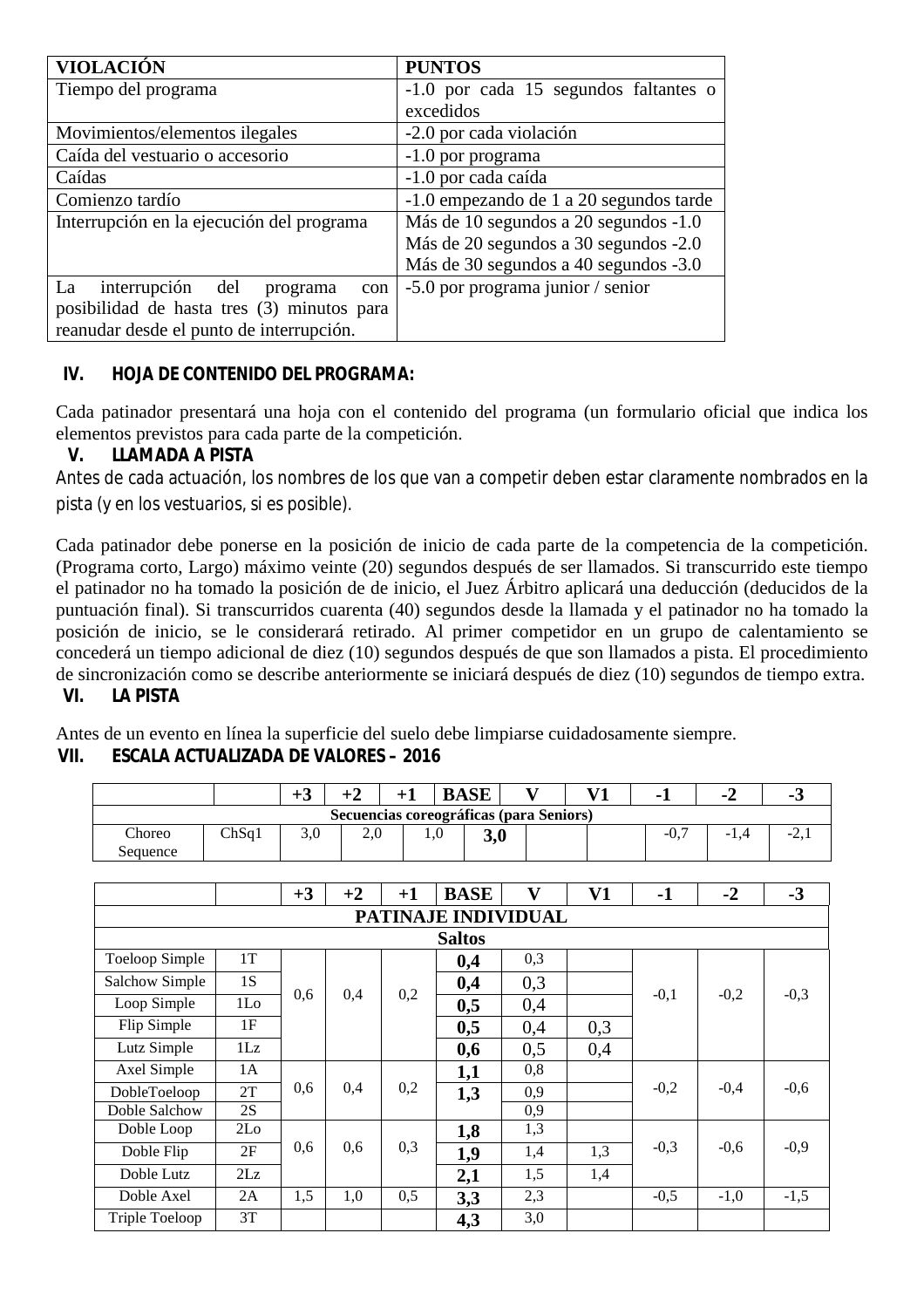| <b>Triple Salchow</b>                                                                        | 3S                                                                                                |      |      |      | 4,4         | 3,1              |     |        |        |        |
|----------------------------------------------------------------------------------------------|---------------------------------------------------------------------------------------------------|------|------|------|-------------|------------------|-----|--------|--------|--------|
| Triple Loop                                                                                  | 3Lo                                                                                               | 2,1  | 1,4  | 0,7  | 5,1         | 3,6              |     | $-0,7$ | $-1,4$ | $-2,1$ |
| Triple Flip                                                                                  | 3F                                                                                                |      |      |      | 5,3         | 3,7              | 3,2 |        |        |        |
| Triple Lutz                                                                                  | 3Lz                                                                                               |      |      |      | 6,0         | 4,2              | 3,6 |        |        |        |
| <b>Triple Axel</b>                                                                           | 3A                                                                                                | 3,0  | 2,0  | 1,0  | 8,5         | $\overline{5,9}$ |     | $-1,0$ | $-2,0$ | $-3,0$ |
|                                                                                              |                                                                                                   |      |      |      |             |                  |     |        |        |        |
| $\mathbf V$<br>V <sub>1</sub><br>$+3$<br>$-2$<br>$-3$<br>$+2$<br><b>BASE</b><br>$-1$<br>$+1$ |                                                                                                   |      |      |      |             |                  |     |        |        |        |
| <b>Piruetas</b>                                                                              |                                                                                                   |      |      |      |             |                  |     |        |        |        |
| Piruetas de una posición sin cambio de pie (Alta, layback Techo, camel o sentado Baja)       |                                                                                                   |      |      |      |             |                  |     |        |        |        |
| Arriba nivel B                                                                               | <b>USpB</b>                                                                                       |      |      |      | 1,0         |                  |     |        |        |        |
| Arriba nivel 1                                                                               | USp1                                                                                              |      |      |      | 1,2         |                  |     |        |        |        |
| Arriba nivel 2                                                                               | USp2                                                                                              | 1,5  | 1,0  | 0,5  | 1,5         |                  |     | $-0,3$ | $-0,6$ | $-0,9$ |
| Arriba nivel 3                                                                               | USp3                                                                                              |      |      |      |             |                  |     |        |        |        |
| Arriba nivel 4                                                                               | USp4                                                                                              |      |      |      | 1,9         |                  |     |        |        |        |
| Layback nivel B                                                                              | LSpB                                                                                              |      |      |      | 2,4         |                  |     |        |        |        |
| Layback nivel 1                                                                              | LSp1                                                                                              |      |      |      | 1,2         |                  |     |        |        |        |
| Layback nivel 2                                                                              | LSp2                                                                                              | 1,5  | 1,0  | 0,5  | 1,5         |                  |     | $-0,3$ | $-0,6$ | $-0,9$ |
| Layback nivel 3                                                                              |                                                                                                   |      |      |      | 1,9         |                  |     |        |        |        |
|                                                                                              | LSp3                                                                                              |      |      |      | 2,4         |                  |     |        |        |        |
| Layback nivel 4<br>Camel nivel B                                                             | LSp4                                                                                              |      |      |      | 2,7         |                  |     |        |        |        |
| Camel nivel 1                                                                                | CSpB                                                                                              |      |      |      | 1,1         |                  |     |        |        |        |
| Camel nivel 2                                                                                | CSp1<br>CSp2                                                                                      | 1,5  | 1,0  | 0,5  | 1,4         |                  |     | $-0,3$ | $-0,6$ | $-0,9$ |
| Camel nivel 3                                                                                |                                                                                                   |      |      |      | 1,8         |                  |     |        |        |        |
|                                                                                              | CSp3                                                                                              |      |      |      | 2,3         |                  |     |        |        |        |
| Camel nivel 4                                                                                | CSp4                                                                                              |      |      |      | 2,6         |                  |     |        |        |        |
|                                                                                              |                                                                                                   | $+3$ | $+2$ | $+1$ | <b>BASE</b> | $\mathbf{V}$     | V1  | $-1$   | $-2$   | $-3$   |
| Sentado nivel B                                                                              | SSpB                                                                                              |      |      |      | 1,1         |                  |     |        |        |        |
| Sentado nivel 1                                                                              | SSp1                                                                                              | 1,5  | 1,0  | 0,5  | 1,4         |                  |     | $-0,3$ | $-0,6$ | $-0,9$ |
| Sentado nivel 2                                                                              | SSp2                                                                                              |      |      |      | 1,6         |                  |     |        |        |        |
| Sentado nivel 3                                                                              | SSp3                                                                                              |      |      |      | 2,1         |                  |     |        |        |        |
| Sentado nivel 4                                                                              | SSp4                                                                                              |      |      |      | 2,5         |                  |     |        |        |        |
| Arriba nivel B                                                                               | Piruetas con cambio de pie y sin cambio de posición (Alta layback, camel o sentado Baja)<br>CUSpB |      |      |      |             |                  |     |        |        |        |
| Arriba nivel 1                                                                               | CUSp1                                                                                             |      |      |      | 1,5         | 1,1<br>1,2       |     |        |        |        |
| Arriba nivel 2                                                                               | $CU\overline{Sp2}$                                                                                | 1,5  | 1,0  | 0,5  | 1,7         | 1,4              |     | $-0,3$ | $-0,6$ | $-0,9$ |
| Arriba nivel 3                                                                               |                                                                                                   |      |      |      | 2,0         |                  |     |        |        |        |
| Arriba nivel 4                                                                               | CUS <sub>p3</sub><br>CUS <sub>p4</sub>                                                            |      |      |      | 2,4         | 1,7<br>2,0       |     |        |        |        |
| Layback nivel B                                                                              |                                                                                                   |      |      |      | 2,9         |                  |     |        |        |        |
| Layback nivel 1                                                                              | CLSpB<br>CLSp1                                                                                    |      |      |      | 1,7         | 1,2<br>1,4       |     |        |        |        |
| Layback nivel 2                                                                              |                                                                                                   | 1,5  | 1,0  | 0,5  | 2,0         |                  |     | $-0,3$ | $-0,6$ | $-0,9$ |
|                                                                                              | CLSp2                                                                                             |      |      |      | 2,4         | 1,7              |     |        |        |        |
| Layback nivel 3                                                                              | CLSp3                                                                                             |      |      |      | 2,9         | 2,0              |     |        |        |        |
| Layback nivel 4                                                                              | CLSp4                                                                                             |      |      |      | 3,2         | 2,2              |     |        |        |        |
| Camel nivel B                                                                                | CCSpB                                                                                             |      |      |      | 1,7         | 1,2              |     |        |        |        |
| Camel nivel 1                                                                                | CCSp1                                                                                             | 1,5  | 1,0  | 0,5  | 2,0         | 1,4              |     | $-0,3$ | $-0,6$ | $-0,9$ |
| Camel nivel 2                                                                                | CCSp2                                                                                             |      |      |      | 2,3         | 1,6              |     |        |        |        |
| Camel nivel 3                                                                                | CCSp3                                                                                             |      |      |      | 2,8         | 2,0              |     |        |        |        |
| Camel nivel 4                                                                                | CCSp4                                                                                             |      |      |      | 3,2         | 2,2              |     |        |        |        |
| Sentado nivel B                                                                              | CSSpB                                                                                             |      |      |      | 1,6         | 1,1              |     |        |        |        |
| Sentado nivel 1                                                                              | $\overline{\text{CSSp1}}$                                                                         | 1,5  | 1,0  | 0,5  | 1,9         | 1,3              |     | $-0,3$ | $-0,6$ | $-0,9$ |
| Sentado nivel 2                                                                              | CSSp2                                                                                             |      |      |      | 2,3         | 1,6              |     |        |        |        |
| Sentado nivel 3                                                                              | CSSp3                                                                                             |      |      |      | 2,6         | 1,8              |     |        |        |        |
| Sentado nivel 4                                                                              | CSSp4                                                                                             |      |      |      | 3,0         | 2,1              |     |        |        |        |
| $\mathbf{V}$<br>$+2$<br>V1<br>$+3$<br>$-1$<br>$-2$<br>$-3$<br>$+1$<br><b>BASE</b>            |                                                                                                   |      |      |      |             |                  |     |        |        |        |
| Flying Spin (cualquier posición arriba, Alta layback, camel o sentado Baja) )                |                                                                                                   |      |      |      |             |                  |     |        |        |        |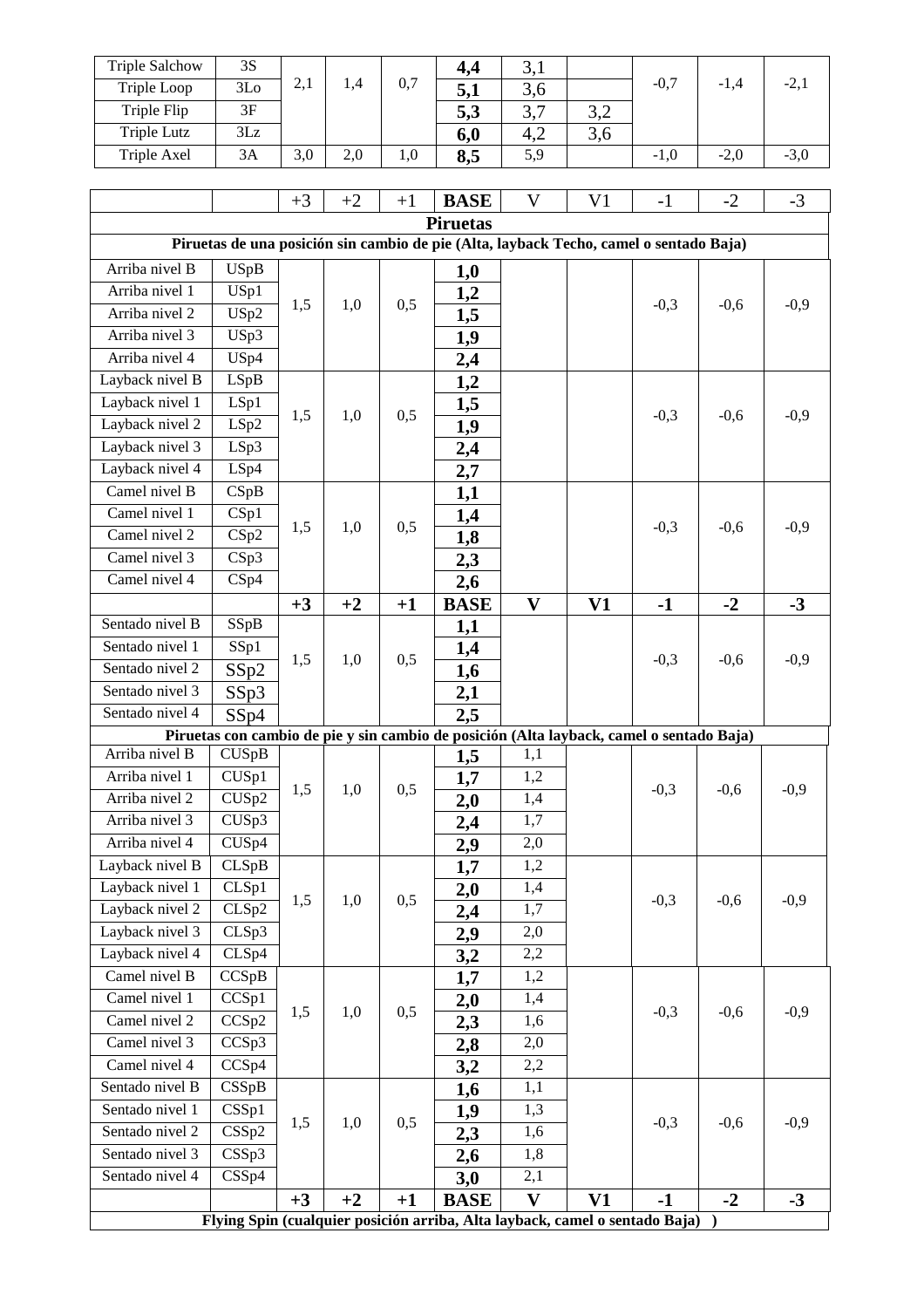| Arriba nivel 1<br>FUSp1<br>1,2<br>1,7<br>0,5<br>$-0,9$<br>1,5<br>1,0<br>$-0,3$<br>$-0,6$<br>Arriba nivel 2<br>FUSp2<br>1,4<br>2,0<br>Arriba nivel 3<br>FUSp3<br>1,7<br>2,4<br>FUSp4<br>Arriba nivel 4<br>2,0<br>2,9<br>Layback nivel<br>FLSpB<br>1,2<br>1,7<br>B<br>Layback nivel 1<br>FLSp1<br>1,5<br>0,5<br>$-0,3$<br>$-0,9$<br>1,0<br>1,4<br>$-0,6$<br>2,0<br>Layback nivel 2<br>FLSp2<br>1,7<br>2,4<br>Layback nivel 3<br>FLSp3<br>2,0<br>2,9<br>Layback nivel 4<br>FLSp4<br>2,2<br>3,2<br>Camel nivel B<br><b>FCSpB</b><br>1,1<br>1,6<br>Camel nivel 1<br>FCSp1<br>1,3<br>1,9<br>0,5<br>$-0,9$<br>1,5<br>1,0<br>$-0,3$<br>$-0,6$<br>Camel nivel 2<br>FCSp2<br>1,6<br>2,3<br>Camel nivel 3<br>FCSp3<br>2,0<br>2,8<br>Camel nivel 4<br>FCSp4<br>2,2<br>3,2<br>Sentado nivel B<br>FSSpB<br>1,2<br>1,7<br>$-0,9$<br>Sentado nivel 1<br>1,5<br>1,0<br>0,5<br>$-0,3$<br>$-0,6$<br>FSSp1<br>1,4<br>2,0<br>Sentado nivel 2<br>FSSp2<br>1,6<br>2,3<br>Sentado nivel 3<br>FSSp3<br>1,8<br>2,6<br>Sentado nivel 4<br>FSSp4<br>2,1<br>3,0<br>$\overline{\mathbf{V}}$<br>V1<br>$-1$<br>$-2$<br>$+3$<br>$+2$<br>$-3$<br>$+1$<br><b>BASE</b><br>Pirueta Combinada con cambio de posición sin cambio de pie (dos posiciones)<br>nivel B<br>(F)CoSp2pB<br>1,0<br>1,1<br>nivel 1<br>1,1<br>(F)CoSp2p1<br>1,3<br>1,5<br>1,0<br>0,5<br>$-0,9$<br>$-0,3$<br>$-0,6$<br>nivel 2<br>(F)CoSp2p2<br>1,3<br>1,5<br>nivel 3<br>(F)CoSp2p3<br>1,5<br>1,8<br>1,7<br>(F)CoSp2p4<br>nivel 4<br>2,1<br>Pirueta Combinada con cambio de posición sin cambio de pie (tres posiciones)<br>nivel B<br>(F)CoSp3pB<br>1,1<br>1,5<br>(F)CoSp3p1<br>1,7<br>1,2<br>nivel 1<br>$-0,9$<br>1,5<br>1,0<br>0,5<br>$-0,3$<br>$-0,6$<br>(F)CoSp3p2<br>2,0<br>1,4<br>nivel 2<br>nivel 3<br>(F)CoSp3p3<br>1,8<br>2,5<br>(F)CoSp3p4<br>2,1<br>nivel 4<br>3,0<br>Pirueta Combinada con cambio de posición y cambio de pie (dos posiciones)<br>nivel B<br>(F)CCoSp2pB<br>1,1<br>1,5<br>nivel 1<br>(F)CCoSp2p1<br>1,2<br>1,7<br>1,5<br>0,5<br>$-0,9$<br>1,0<br>$-0,3$<br>$-0,6$<br>(F)CCoSp2p2<br>nivel 2<br>1,4<br>2,0<br>(F)CCoSp2p3<br>nivel 3<br>1,8<br>2,5<br>(F)CCoSp2p4<br>2,1<br>nivel 4<br>3,0<br>Pirueta Combinada con cambio de posición y cambio de pie (tres posiciones)<br>nivel B<br>(F)CCoSp3pB<br>1,2<br>1,7<br>nivel 1<br>(F)CCoSp3p1<br>1,4<br>2,0<br>1,5<br>1,0<br>0,5<br>$-0,9$<br>$-0,3$<br>$-0,6$<br>(F)CCoSp3p2<br>1,8<br>nivel 2<br>2,5<br>nivel 3<br>(F)CCoSp3p3<br>2,1<br>3,0<br>(F)CCoSp3p4<br>2,5<br>nivel 4<br>3,5<br>$-3$<br>$+2$<br>$\mathbf{V}$<br>$\bf V1$<br>$-1$<br>$-2$<br>$+3$<br>$+1$<br><b>BASE</b><br>Secuencias de pasos<br>$-0,9$<br>nivel B<br>$-0,3$<br>StSqB<br>$-0,6$<br>1,7<br>nivel 1<br>StSq1<br>2,0<br>1,0<br>0,5<br>1,5<br>$-0,5$<br>nivel 2<br>$-1,0$<br>$-1,5$<br>StSq2<br>2,5<br>nivel 3<br>StSq3<br>$-0,7$<br>$-2,1$<br>$-1,4$<br>3,0<br>$-2,1$<br>StSq4<br>nivel 4<br>$-0,7$<br>$-1,4$<br>3,5 | Arriba nivel B |  | FUSpB |  |  |  |  | 1,5 | 1,1 |  |  |
|------------------------------------------------------------------------------------------------------------------------------------------------------------------------------------------------------------------------------------------------------------------------------------------------------------------------------------------------------------------------------------------------------------------------------------------------------------------------------------------------------------------------------------------------------------------------------------------------------------------------------------------------------------------------------------------------------------------------------------------------------------------------------------------------------------------------------------------------------------------------------------------------------------------------------------------------------------------------------------------------------------------------------------------------------------------------------------------------------------------------------------------------------------------------------------------------------------------------------------------------------------------------------------------------------------------------------------------------------------------------------------------------------------------------------------------------------------------------------------------------------------------------------------------------------------------------------------------------------------------------------------------------------------------------------------------------------------------------------------------------------------------------------------------------------------------------------------------------------------------------------------------------------------------------------------------------------------------------------------------------------------------------------------------------------------------------------------------------------------------------------------------------------------------------------------------------------------------------------------------------------------------------------------------------------------------------------------------------------------------------------------------------------------------------------------------------------------------------------------------------------------------------------------------------------------------------------------------------------------------------------------------------------------------------------------------------------------------------------------------------------------------------------------------------------------------------------------------------------------------------------------------------------|----------------|--|-------|--|--|--|--|-----|-----|--|--|
|                                                                                                                                                                                                                                                                                                                                                                                                                                                                                                                                                                                                                                                                                                                                                                                                                                                                                                                                                                                                                                                                                                                                                                                                                                                                                                                                                                                                                                                                                                                                                                                                                                                                                                                                                                                                                                                                                                                                                                                                                                                                                                                                                                                                                                                                                                                                                                                                                                                                                                                                                                                                                                                                                                                                                                                                                                                                                                      |                |  |       |  |  |  |  |     |     |  |  |
|                                                                                                                                                                                                                                                                                                                                                                                                                                                                                                                                                                                                                                                                                                                                                                                                                                                                                                                                                                                                                                                                                                                                                                                                                                                                                                                                                                                                                                                                                                                                                                                                                                                                                                                                                                                                                                                                                                                                                                                                                                                                                                                                                                                                                                                                                                                                                                                                                                                                                                                                                                                                                                                                                                                                                                                                                                                                                                      |                |  |       |  |  |  |  |     |     |  |  |
|                                                                                                                                                                                                                                                                                                                                                                                                                                                                                                                                                                                                                                                                                                                                                                                                                                                                                                                                                                                                                                                                                                                                                                                                                                                                                                                                                                                                                                                                                                                                                                                                                                                                                                                                                                                                                                                                                                                                                                                                                                                                                                                                                                                                                                                                                                                                                                                                                                                                                                                                                                                                                                                                                                                                                                                                                                                                                                      |                |  |       |  |  |  |  |     |     |  |  |
|                                                                                                                                                                                                                                                                                                                                                                                                                                                                                                                                                                                                                                                                                                                                                                                                                                                                                                                                                                                                                                                                                                                                                                                                                                                                                                                                                                                                                                                                                                                                                                                                                                                                                                                                                                                                                                                                                                                                                                                                                                                                                                                                                                                                                                                                                                                                                                                                                                                                                                                                                                                                                                                                                                                                                                                                                                                                                                      |                |  |       |  |  |  |  |     |     |  |  |
|                                                                                                                                                                                                                                                                                                                                                                                                                                                                                                                                                                                                                                                                                                                                                                                                                                                                                                                                                                                                                                                                                                                                                                                                                                                                                                                                                                                                                                                                                                                                                                                                                                                                                                                                                                                                                                                                                                                                                                                                                                                                                                                                                                                                                                                                                                                                                                                                                                                                                                                                                                                                                                                                                                                                                                                                                                                                                                      |                |  |       |  |  |  |  |     |     |  |  |
|                                                                                                                                                                                                                                                                                                                                                                                                                                                                                                                                                                                                                                                                                                                                                                                                                                                                                                                                                                                                                                                                                                                                                                                                                                                                                                                                                                                                                                                                                                                                                                                                                                                                                                                                                                                                                                                                                                                                                                                                                                                                                                                                                                                                                                                                                                                                                                                                                                                                                                                                                                                                                                                                                                                                                                                                                                                                                                      |                |  |       |  |  |  |  |     |     |  |  |
|                                                                                                                                                                                                                                                                                                                                                                                                                                                                                                                                                                                                                                                                                                                                                                                                                                                                                                                                                                                                                                                                                                                                                                                                                                                                                                                                                                                                                                                                                                                                                                                                                                                                                                                                                                                                                                                                                                                                                                                                                                                                                                                                                                                                                                                                                                                                                                                                                                                                                                                                                                                                                                                                                                                                                                                                                                                                                                      |                |  |       |  |  |  |  |     |     |  |  |
|                                                                                                                                                                                                                                                                                                                                                                                                                                                                                                                                                                                                                                                                                                                                                                                                                                                                                                                                                                                                                                                                                                                                                                                                                                                                                                                                                                                                                                                                                                                                                                                                                                                                                                                                                                                                                                                                                                                                                                                                                                                                                                                                                                                                                                                                                                                                                                                                                                                                                                                                                                                                                                                                                                                                                                                                                                                                                                      |                |  |       |  |  |  |  |     |     |  |  |
|                                                                                                                                                                                                                                                                                                                                                                                                                                                                                                                                                                                                                                                                                                                                                                                                                                                                                                                                                                                                                                                                                                                                                                                                                                                                                                                                                                                                                                                                                                                                                                                                                                                                                                                                                                                                                                                                                                                                                                                                                                                                                                                                                                                                                                                                                                                                                                                                                                                                                                                                                                                                                                                                                                                                                                                                                                                                                                      |                |  |       |  |  |  |  |     |     |  |  |
|                                                                                                                                                                                                                                                                                                                                                                                                                                                                                                                                                                                                                                                                                                                                                                                                                                                                                                                                                                                                                                                                                                                                                                                                                                                                                                                                                                                                                                                                                                                                                                                                                                                                                                                                                                                                                                                                                                                                                                                                                                                                                                                                                                                                                                                                                                                                                                                                                                                                                                                                                                                                                                                                                                                                                                                                                                                                                                      |                |  |       |  |  |  |  |     |     |  |  |
|                                                                                                                                                                                                                                                                                                                                                                                                                                                                                                                                                                                                                                                                                                                                                                                                                                                                                                                                                                                                                                                                                                                                                                                                                                                                                                                                                                                                                                                                                                                                                                                                                                                                                                                                                                                                                                                                                                                                                                                                                                                                                                                                                                                                                                                                                                                                                                                                                                                                                                                                                                                                                                                                                                                                                                                                                                                                                                      |                |  |       |  |  |  |  |     |     |  |  |
|                                                                                                                                                                                                                                                                                                                                                                                                                                                                                                                                                                                                                                                                                                                                                                                                                                                                                                                                                                                                                                                                                                                                                                                                                                                                                                                                                                                                                                                                                                                                                                                                                                                                                                                                                                                                                                                                                                                                                                                                                                                                                                                                                                                                                                                                                                                                                                                                                                                                                                                                                                                                                                                                                                                                                                                                                                                                                                      |                |  |       |  |  |  |  |     |     |  |  |
|                                                                                                                                                                                                                                                                                                                                                                                                                                                                                                                                                                                                                                                                                                                                                                                                                                                                                                                                                                                                                                                                                                                                                                                                                                                                                                                                                                                                                                                                                                                                                                                                                                                                                                                                                                                                                                                                                                                                                                                                                                                                                                                                                                                                                                                                                                                                                                                                                                                                                                                                                                                                                                                                                                                                                                                                                                                                                                      |                |  |       |  |  |  |  |     |     |  |  |
|                                                                                                                                                                                                                                                                                                                                                                                                                                                                                                                                                                                                                                                                                                                                                                                                                                                                                                                                                                                                                                                                                                                                                                                                                                                                                                                                                                                                                                                                                                                                                                                                                                                                                                                                                                                                                                                                                                                                                                                                                                                                                                                                                                                                                                                                                                                                                                                                                                                                                                                                                                                                                                                                                                                                                                                                                                                                                                      |                |  |       |  |  |  |  |     |     |  |  |
|                                                                                                                                                                                                                                                                                                                                                                                                                                                                                                                                                                                                                                                                                                                                                                                                                                                                                                                                                                                                                                                                                                                                                                                                                                                                                                                                                                                                                                                                                                                                                                                                                                                                                                                                                                                                                                                                                                                                                                                                                                                                                                                                                                                                                                                                                                                                                                                                                                                                                                                                                                                                                                                                                                                                                                                                                                                                                                      |                |  |       |  |  |  |  |     |     |  |  |
|                                                                                                                                                                                                                                                                                                                                                                                                                                                                                                                                                                                                                                                                                                                                                                                                                                                                                                                                                                                                                                                                                                                                                                                                                                                                                                                                                                                                                                                                                                                                                                                                                                                                                                                                                                                                                                                                                                                                                                                                                                                                                                                                                                                                                                                                                                                                                                                                                                                                                                                                                                                                                                                                                                                                                                                                                                                                                                      |                |  |       |  |  |  |  |     |     |  |  |
|                                                                                                                                                                                                                                                                                                                                                                                                                                                                                                                                                                                                                                                                                                                                                                                                                                                                                                                                                                                                                                                                                                                                                                                                                                                                                                                                                                                                                                                                                                                                                                                                                                                                                                                                                                                                                                                                                                                                                                                                                                                                                                                                                                                                                                                                                                                                                                                                                                                                                                                                                                                                                                                                                                                                                                                                                                                                                                      |                |  |       |  |  |  |  |     |     |  |  |
|                                                                                                                                                                                                                                                                                                                                                                                                                                                                                                                                                                                                                                                                                                                                                                                                                                                                                                                                                                                                                                                                                                                                                                                                                                                                                                                                                                                                                                                                                                                                                                                                                                                                                                                                                                                                                                                                                                                                                                                                                                                                                                                                                                                                                                                                                                                                                                                                                                                                                                                                                                                                                                                                                                                                                                                                                                                                                                      |                |  |       |  |  |  |  |     |     |  |  |
|                                                                                                                                                                                                                                                                                                                                                                                                                                                                                                                                                                                                                                                                                                                                                                                                                                                                                                                                                                                                                                                                                                                                                                                                                                                                                                                                                                                                                                                                                                                                                                                                                                                                                                                                                                                                                                                                                                                                                                                                                                                                                                                                                                                                                                                                                                                                                                                                                                                                                                                                                                                                                                                                                                                                                                                                                                                                                                      |                |  |       |  |  |  |  |     |     |  |  |
|                                                                                                                                                                                                                                                                                                                                                                                                                                                                                                                                                                                                                                                                                                                                                                                                                                                                                                                                                                                                                                                                                                                                                                                                                                                                                                                                                                                                                                                                                                                                                                                                                                                                                                                                                                                                                                                                                                                                                                                                                                                                                                                                                                                                                                                                                                                                                                                                                                                                                                                                                                                                                                                                                                                                                                                                                                                                                                      |                |  |       |  |  |  |  |     |     |  |  |
|                                                                                                                                                                                                                                                                                                                                                                                                                                                                                                                                                                                                                                                                                                                                                                                                                                                                                                                                                                                                                                                                                                                                                                                                                                                                                                                                                                                                                                                                                                                                                                                                                                                                                                                                                                                                                                                                                                                                                                                                                                                                                                                                                                                                                                                                                                                                                                                                                                                                                                                                                                                                                                                                                                                                                                                                                                                                                                      |                |  |       |  |  |  |  |     |     |  |  |
|                                                                                                                                                                                                                                                                                                                                                                                                                                                                                                                                                                                                                                                                                                                                                                                                                                                                                                                                                                                                                                                                                                                                                                                                                                                                                                                                                                                                                                                                                                                                                                                                                                                                                                                                                                                                                                                                                                                                                                                                                                                                                                                                                                                                                                                                                                                                                                                                                                                                                                                                                                                                                                                                                                                                                                                                                                                                                                      |                |  |       |  |  |  |  |     |     |  |  |
|                                                                                                                                                                                                                                                                                                                                                                                                                                                                                                                                                                                                                                                                                                                                                                                                                                                                                                                                                                                                                                                                                                                                                                                                                                                                                                                                                                                                                                                                                                                                                                                                                                                                                                                                                                                                                                                                                                                                                                                                                                                                                                                                                                                                                                                                                                                                                                                                                                                                                                                                                                                                                                                                                                                                                                                                                                                                                                      |                |  |       |  |  |  |  |     |     |  |  |
|                                                                                                                                                                                                                                                                                                                                                                                                                                                                                                                                                                                                                                                                                                                                                                                                                                                                                                                                                                                                                                                                                                                                                                                                                                                                                                                                                                                                                                                                                                                                                                                                                                                                                                                                                                                                                                                                                                                                                                                                                                                                                                                                                                                                                                                                                                                                                                                                                                                                                                                                                                                                                                                                                                                                                                                                                                                                                                      |                |  |       |  |  |  |  |     |     |  |  |
|                                                                                                                                                                                                                                                                                                                                                                                                                                                                                                                                                                                                                                                                                                                                                                                                                                                                                                                                                                                                                                                                                                                                                                                                                                                                                                                                                                                                                                                                                                                                                                                                                                                                                                                                                                                                                                                                                                                                                                                                                                                                                                                                                                                                                                                                                                                                                                                                                                                                                                                                                                                                                                                                                                                                                                                                                                                                                                      |                |  |       |  |  |  |  |     |     |  |  |
|                                                                                                                                                                                                                                                                                                                                                                                                                                                                                                                                                                                                                                                                                                                                                                                                                                                                                                                                                                                                                                                                                                                                                                                                                                                                                                                                                                                                                                                                                                                                                                                                                                                                                                                                                                                                                                                                                                                                                                                                                                                                                                                                                                                                                                                                                                                                                                                                                                                                                                                                                                                                                                                                                                                                                                                                                                                                                                      |                |  |       |  |  |  |  |     |     |  |  |
|                                                                                                                                                                                                                                                                                                                                                                                                                                                                                                                                                                                                                                                                                                                                                                                                                                                                                                                                                                                                                                                                                                                                                                                                                                                                                                                                                                                                                                                                                                                                                                                                                                                                                                                                                                                                                                                                                                                                                                                                                                                                                                                                                                                                                                                                                                                                                                                                                                                                                                                                                                                                                                                                                                                                                                                                                                                                                                      |                |  |       |  |  |  |  |     |     |  |  |
|                                                                                                                                                                                                                                                                                                                                                                                                                                                                                                                                                                                                                                                                                                                                                                                                                                                                                                                                                                                                                                                                                                                                                                                                                                                                                                                                                                                                                                                                                                                                                                                                                                                                                                                                                                                                                                                                                                                                                                                                                                                                                                                                                                                                                                                                                                                                                                                                                                                                                                                                                                                                                                                                                                                                                                                                                                                                                                      |                |  |       |  |  |  |  |     |     |  |  |
|                                                                                                                                                                                                                                                                                                                                                                                                                                                                                                                                                                                                                                                                                                                                                                                                                                                                                                                                                                                                                                                                                                                                                                                                                                                                                                                                                                                                                                                                                                                                                                                                                                                                                                                                                                                                                                                                                                                                                                                                                                                                                                                                                                                                                                                                                                                                                                                                                                                                                                                                                                                                                                                                                                                                                                                                                                                                                                      |                |  |       |  |  |  |  |     |     |  |  |
|                                                                                                                                                                                                                                                                                                                                                                                                                                                                                                                                                                                                                                                                                                                                                                                                                                                                                                                                                                                                                                                                                                                                                                                                                                                                                                                                                                                                                                                                                                                                                                                                                                                                                                                                                                                                                                                                                                                                                                                                                                                                                                                                                                                                                                                                                                                                                                                                                                                                                                                                                                                                                                                                                                                                                                                                                                                                                                      |                |  |       |  |  |  |  |     |     |  |  |
|                                                                                                                                                                                                                                                                                                                                                                                                                                                                                                                                                                                                                                                                                                                                                                                                                                                                                                                                                                                                                                                                                                                                                                                                                                                                                                                                                                                                                                                                                                                                                                                                                                                                                                                                                                                                                                                                                                                                                                                                                                                                                                                                                                                                                                                                                                                                                                                                                                                                                                                                                                                                                                                                                                                                                                                                                                                                                                      |                |  |       |  |  |  |  |     |     |  |  |
|                                                                                                                                                                                                                                                                                                                                                                                                                                                                                                                                                                                                                                                                                                                                                                                                                                                                                                                                                                                                                                                                                                                                                                                                                                                                                                                                                                                                                                                                                                                                                                                                                                                                                                                                                                                                                                                                                                                                                                                                                                                                                                                                                                                                                                                                                                                                                                                                                                                                                                                                                                                                                                                                                                                                                                                                                                                                                                      |                |  |       |  |  |  |  |     |     |  |  |
|                                                                                                                                                                                                                                                                                                                                                                                                                                                                                                                                                                                                                                                                                                                                                                                                                                                                                                                                                                                                                                                                                                                                                                                                                                                                                                                                                                                                                                                                                                                                                                                                                                                                                                                                                                                                                                                                                                                                                                                                                                                                                                                                                                                                                                                                                                                                                                                                                                                                                                                                                                                                                                                                                                                                                                                                                                                                                                      |                |  |       |  |  |  |  |     |     |  |  |
|                                                                                                                                                                                                                                                                                                                                                                                                                                                                                                                                                                                                                                                                                                                                                                                                                                                                                                                                                                                                                                                                                                                                                                                                                                                                                                                                                                                                                                                                                                                                                                                                                                                                                                                                                                                                                                                                                                                                                                                                                                                                                                                                                                                                                                                                                                                                                                                                                                                                                                                                                                                                                                                                                                                                                                                                                                                                                                      |                |  |       |  |  |  |  |     |     |  |  |
|                                                                                                                                                                                                                                                                                                                                                                                                                                                                                                                                                                                                                                                                                                                                                                                                                                                                                                                                                                                                                                                                                                                                                                                                                                                                                                                                                                                                                                                                                                                                                                                                                                                                                                                                                                                                                                                                                                                                                                                                                                                                                                                                                                                                                                                                                                                                                                                                                                                                                                                                                                                                                                                                                                                                                                                                                                                                                                      |                |  |       |  |  |  |  |     |     |  |  |
|                                                                                                                                                                                                                                                                                                                                                                                                                                                                                                                                                                                                                                                                                                                                                                                                                                                                                                                                                                                                                                                                                                                                                                                                                                                                                                                                                                                                                                                                                                                                                                                                                                                                                                                                                                                                                                                                                                                                                                                                                                                                                                                                                                                                                                                                                                                                                                                                                                                                                                                                                                                                                                                                                                                                                                                                                                                                                                      |                |  |       |  |  |  |  |     |     |  |  |
|                                                                                                                                                                                                                                                                                                                                                                                                                                                                                                                                                                                                                                                                                                                                                                                                                                                                                                                                                                                                                                                                                                                                                                                                                                                                                                                                                                                                                                                                                                                                                                                                                                                                                                                                                                                                                                                                                                                                                                                                                                                                                                                                                                                                                                                                                                                                                                                                                                                                                                                                                                                                                                                                                                                                                                                                                                                                                                      |                |  |       |  |  |  |  |     |     |  |  |
|                                                                                                                                                                                                                                                                                                                                                                                                                                                                                                                                                                                                                                                                                                                                                                                                                                                                                                                                                                                                                                                                                                                                                                                                                                                                                                                                                                                                                                                                                                                                                                                                                                                                                                                                                                                                                                                                                                                                                                                                                                                                                                                                                                                                                                                                                                                                                                                                                                                                                                                                                                                                                                                                                                                                                                                                                                                                                                      |                |  |       |  |  |  |  |     |     |  |  |
|                                                                                                                                                                                                                                                                                                                                                                                                                                                                                                                                                                                                                                                                                                                                                                                                                                                                                                                                                                                                                                                                                                                                                                                                                                                                                                                                                                                                                                                                                                                                                                                                                                                                                                                                                                                                                                                                                                                                                                                                                                                                                                                                                                                                                                                                                                                                                                                                                                                                                                                                                                                                                                                                                                                                                                                                                                                                                                      |                |  |       |  |  |  |  |     |     |  |  |
|                                                                                                                                                                                                                                                                                                                                                                                                                                                                                                                                                                                                                                                                                                                                                                                                                                                                                                                                                                                                                                                                                                                                                                                                                                                                                                                                                                                                                                                                                                                                                                                                                                                                                                                                                                                                                                                                                                                                                                                                                                                                                                                                                                                                                                                                                                                                                                                                                                                                                                                                                                                                                                                                                                                                                                                                                                                                                                      |                |  |       |  |  |  |  |     |     |  |  |
|                                                                                                                                                                                                                                                                                                                                                                                                                                                                                                                                                                                                                                                                                                                                                                                                                                                                                                                                                                                                                                                                                                                                                                                                                                                                                                                                                                                                                                                                                                                                                                                                                                                                                                                                                                                                                                                                                                                                                                                                                                                                                                                                                                                                                                                                                                                                                                                                                                                                                                                                                                                                                                                                                                                                                                                                                                                                                                      |                |  |       |  |  |  |  |     |     |  |  |
|                                                                                                                                                                                                                                                                                                                                                                                                                                                                                                                                                                                                                                                                                                                                                                                                                                                                                                                                                                                                                                                                                                                                                                                                                                                                                                                                                                                                                                                                                                                                                                                                                                                                                                                                                                                                                                                                                                                                                                                                                                                                                                                                                                                                                                                                                                                                                                                                                                                                                                                                                                                                                                                                                                                                                                                                                                                                                                      |                |  |       |  |  |  |  |     |     |  |  |
|                                                                                                                                                                                                                                                                                                                                                                                                                                                                                                                                                                                                                                                                                                                                                                                                                                                                                                                                                                                                                                                                                                                                                                                                                                                                                                                                                                                                                                                                                                                                                                                                                                                                                                                                                                                                                                                                                                                                                                                                                                                                                                                                                                                                                                                                                                                                                                                                                                                                                                                                                                                                                                                                                                                                                                                                                                                                                                      |                |  |       |  |  |  |  |     |     |  |  |
|                                                                                                                                                                                                                                                                                                                                                                                                                                                                                                                                                                                                                                                                                                                                                                                                                                                                                                                                                                                                                                                                                                                                                                                                                                                                                                                                                                                                                                                                                                                                                                                                                                                                                                                                                                                                                                                                                                                                                                                                                                                                                                                                                                                                                                                                                                                                                                                                                                                                                                                                                                                                                                                                                                                                                                                                                                                                                                      |                |  |       |  |  |  |  |     |     |  |  |
|                                                                                                                                                                                                                                                                                                                                                                                                                                                                                                                                                                                                                                                                                                                                                                                                                                                                                                                                                                                                                                                                                                                                                                                                                                                                                                                                                                                                                                                                                                                                                                                                                                                                                                                                                                                                                                                                                                                                                                                                                                                                                                                                                                                                                                                                                                                                                                                                                                                                                                                                                                                                                                                                                                                                                                                                                                                                                                      |                |  |       |  |  |  |  |     |     |  |  |
|                                                                                                                                                                                                                                                                                                                                                                                                                                                                                                                                                                                                                                                                                                                                                                                                                                                                                                                                                                                                                                                                                                                                                                                                                                                                                                                                                                                                                                                                                                                                                                                                                                                                                                                                                                                                                                                                                                                                                                                                                                                                                                                                                                                                                                                                                                                                                                                                                                                                                                                                                                                                                                                                                                                                                                                                                                                                                                      |                |  |       |  |  |  |  |     |     |  |  |
|                                                                                                                                                                                                                                                                                                                                                                                                                                                                                                                                                                                                                                                                                                                                                                                                                                                                                                                                                                                                                                                                                                                                                                                                                                                                                                                                                                                                                                                                                                                                                                                                                                                                                                                                                                                                                                                                                                                                                                                                                                                                                                                                                                                                                                                                                                                                                                                                                                                                                                                                                                                                                                                                                                                                                                                                                                                                                                      |                |  |       |  |  |  |  |     |     |  |  |
|                                                                                                                                                                                                                                                                                                                                                                                                                                                                                                                                                                                                                                                                                                                                                                                                                                                                                                                                                                                                                                                                                                                                                                                                                                                                                                                                                                                                                                                                                                                                                                                                                                                                                                                                                                                                                                                                                                                                                                                                                                                                                                                                                                                                                                                                                                                                                                                                                                                                                                                                                                                                                                                                                                                                                                                                                                                                                                      |                |  |       |  |  |  |  |     |     |  |  |
|                                                                                                                                                                                                                                                                                                                                                                                                                                                                                                                                                                                                                                                                                                                                                                                                                                                                                                                                                                                                                                                                                                                                                                                                                                                                                                                                                                                                                                                                                                                                                                                                                                                                                                                                                                                                                                                                                                                                                                                                                                                                                                                                                                                                                                                                                                                                                                                                                                                                                                                                                                                                                                                                                                                                                                                                                                                                                                      |                |  |       |  |  |  |  |     |     |  |  |
|                                                                                                                                                                                                                                                                                                                                                                                                                                                                                                                                                                                                                                                                                                                                                                                                                                                                                                                                                                                                                                                                                                                                                                                                                                                                                                                                                                                                                                                                                                                                                                                                                                                                                                                                                                                                                                                                                                                                                                                                                                                                                                                                                                                                                                                                                                                                                                                                                                                                                                                                                                                                                                                                                                                                                                                                                                                                                                      |                |  |       |  |  |  |  |     |     |  |  |
|                                                                                                                                                                                                                                                                                                                                                                                                                                                                                                                                                                                                                                                                                                                                                                                                                                                                                                                                                                                                                                                                                                                                                                                                                                                                                                                                                                                                                                                                                                                                                                                                                                                                                                                                                                                                                                                                                                                                                                                                                                                                                                                                                                                                                                                                                                                                                                                                                                                                                                                                                                                                                                                                                                                                                                                                                                                                                                      |                |  |       |  |  |  |  |     |     |  |  |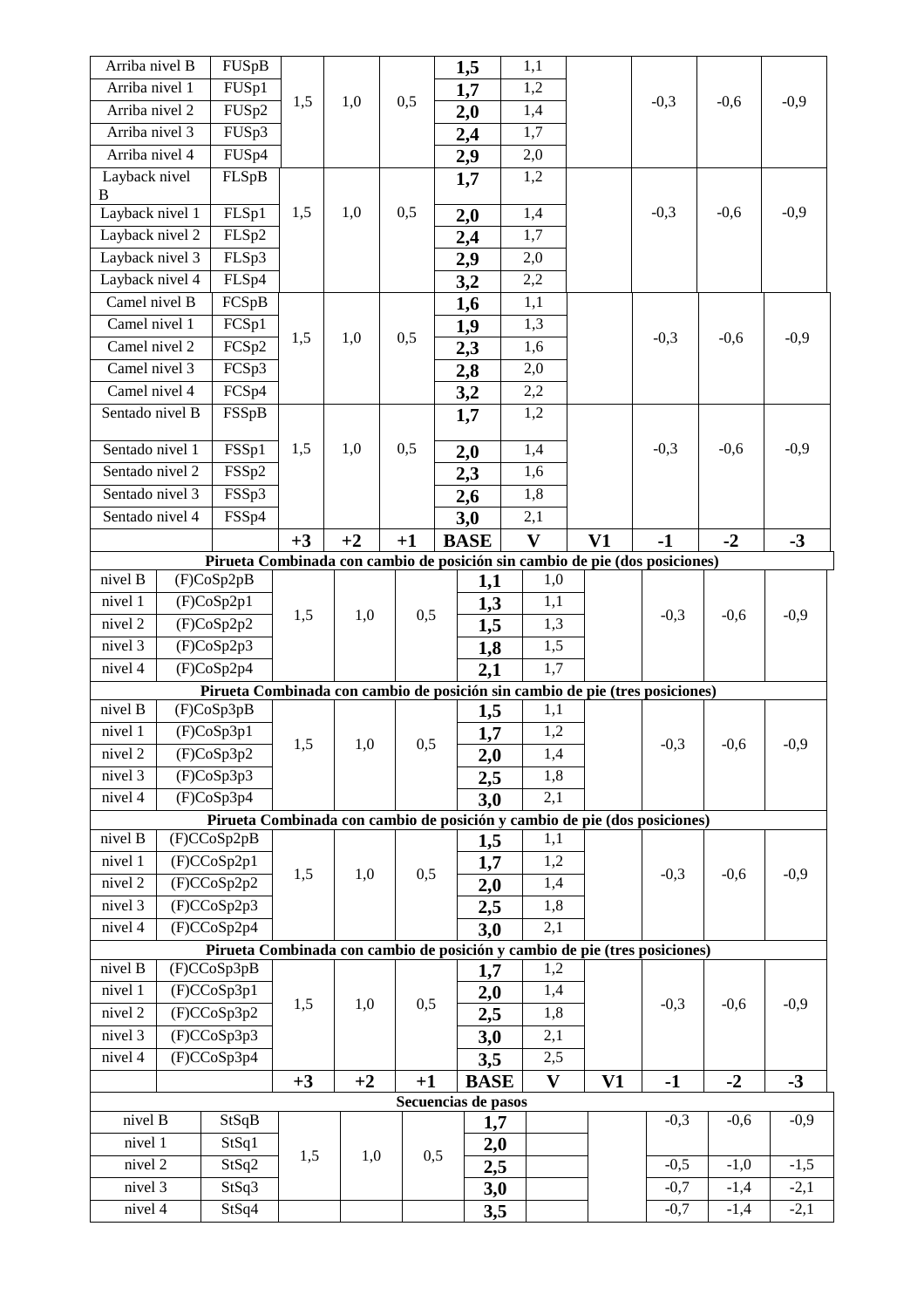#### **VIII. SISTEMA DE PUNTUACIÓN**

Uso del sistema internacional de puntuación El sistema internacional de puntuación será usado en:

- Campeonatos internacionales (mundial, continentales…)
- World Open
- Todas las competiciones internacionales donde sea posible (el sistema sin computadoras, llamado paper system, puede ser usado también).

El sistema de puntuación internacional se basa en los puntos acumulados, los cuales son otorgadas por un puntaje puntuación técnica y cinco componentes adicionales del programa - habilidades de patinaje, transiciones, la actuación / ejecución, coreografía / composición e interpretación.

Si un patinador realiza más de los elementos definidos en "programa bien balanceado", no hay deducciones, pero los valores de los elementos adicionales no se calculan en la puntuación del patinador. Si un patinador realiza menos de los elementos requeridos, recibe menos puntos, no deducciones.

**Oficiales:** hay dos paneles de oficiales - el panel técnico y el panel de jueces.

El **panel técnico** generalmente se compone de cinco personas: especialista técnico, asistente de especialista técnico, controlador técnico, operador de datos y del operador de reproducción de vídeo. Este panel funciona en comunicación directa entre sí mientras cada patinador realiza un programa. En tiempo real, mientras el patinador compite, el **especialista técnico** identifica los elementos que el patinador realiza con el nivel apropiado de dificultad, basado en criterios publicados anteriormente. El trabajo del especialista técnico permite que el juez se concentre en calificar la calidad de cada elemento. Cuando un elemento es identificado por el especialista técnico que también se conoce como la "llamada".

El **asistente del especialista técnico** y el **controlador técnico** apoyan el especialista técnico para asegurar que posibles errores se corrijan inmediatamente. El controlador técnico es el líder del panel técnico. Cualquier elemento puede ser revisado por el controlador técnico, el especialista técnico o el asistente del especialista técnico. Cuando los 2 especialistas no están de acuerdo, el controlador toma la decisión final. Los elementos están disponibles para su revisión después de la actuación de un patinador y las llamadas se pueden cambiar en consecuencia. Las llamadas y las puntuaciones son finales una vez que se publican, las protestas de los errores de cálculo resueltos y los resultados se anuncian al público.

Los 2 especialistas y el controlador deberían ser de diferentes países.

El **operador de reproducción de vídeo** hace exactamente lo que parece. Si un sistema de vídeo está siendo utilizado en una competición, esta persona etiqueta cada elemento en el vídeo durante la ejecución del programa. Esto permite que el panel técnico vaya hasta el comienzo de un elemento durante la revisión sin tener que avanzar o retroceder rápidamente, acelerando el proceso de manera significativa. El video está disponible para el panel técnico para la revisión de cualquier elemento para asegurarse de que se hizo la evaluación correcta del elemento. Si un reproductor de video está disponible para los jueces, este video puede ser visto por los jueces para su análisis en la calidad y/o errores ejecutados durante cierto elemento.

El **operador de datos** entra toda la codificación de los elementos al papel o en el computador mientras se ejecutan y se asignan los niveles de dificultad.

El **panel de jueces** se compone de un Juez Arbitro y múltiples jueces. Mínimo 3 y máximo 7 jueces en un panel. En la medida de lo posible deben estar representados todos los continentes.

Los jueces se centran totalmente en la puntuación de la calidad de cada elemento y los cinco componentes del programa. Sus marcas se basan en criterios específicos para cada elemento y proporcionan una evaluación completa de las capacidades y el rendimiento de cada patinador. Se utiliza un computador para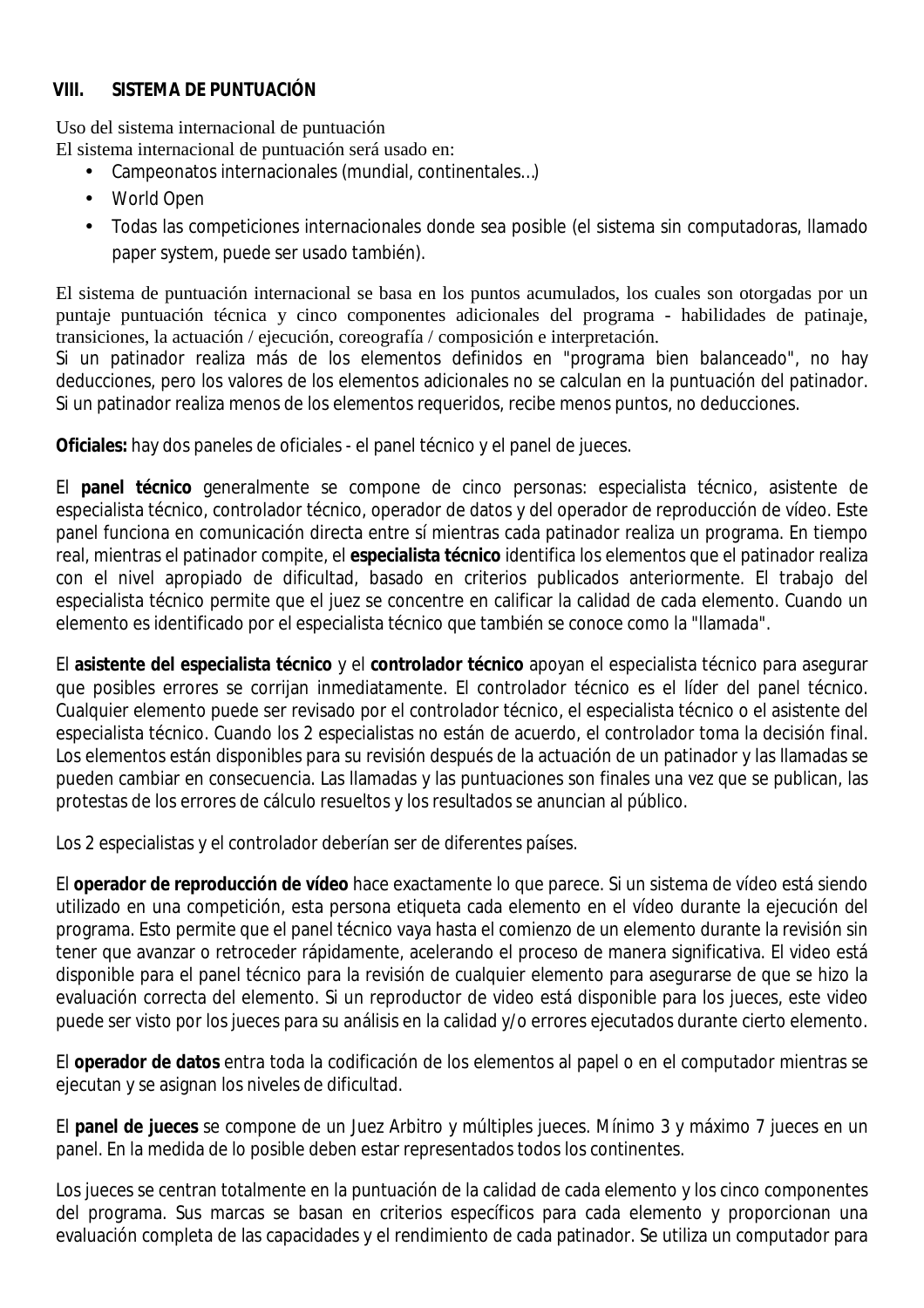realizar un seguimiento de los elementos y las puntuaciones, registrar los resultados y calcular los totales para determinar la clasificación.

El Juez Arbitro es el líder del panel de jueces y está a cargo del evento. En este rol, el Juez Arbitro es responsable de asegurarse que las reglas se están siguiendo, cronometrando el programa patinado, y decidir sobre cualquier protesta con respecto al evento. El Juez Arbitro también es responsable de tomar ciertas deducciones.

**Puntuación técnica:** en la puntuación técnica, a cada elemento del programa de un patinador se le asigna un valor base. Estos valores base de cada elemento dan el crédito a los patinadores de todos los elementos que realizan. Un grupo de expertos, incluidos los patinadores y entrenadores con experiencia, han determinado el valor base de cada elemento técnico. Estos valores base se publican como parte de la escala de valores (SoV).

Algunos elementos tales como piruetas y secuencias de pasos se les han asignado un nivel de dificultad. Estos elementos se les asigna su valor de base en función de su nivel de dificultad según lo determinado por el panel técnico. Una vez los resultados finales han sido publicados los patinadores reciben un documento (normalmente llamado "protocolo") que muestra los elementos y niveles otorgados por el panel técnico y las notas dadas por los jueces. Esto se puede hacer en un papel o a través de internet.

Durante el programa, los jueces evalúan la calidad de los elementos y dan un grado de ejecución (GOE) para cada uno dentro de un rango de +3 a -3. Estos GOEs no son necesariamente un valor de 1, 2 o 3 puntos, sino que son un "grado" de calidad que afecta el valor de los elementos a través de la escala de valores. Para determinar el punto de valor de un elemento, el punto de valor para el GOE se toma de la escala de valores y se añade al valor base para el elemento.

Hagamos algunos ejemplos:

El especialista técnico idéntica un salto como doble Axel. El juez califica la calidad del salto y asigna un GOE de + 1. El valor base para un doble Axel es de 3.3, y un GOE de +1 para el doble Axel tiene un valor de 0.5 puntos, así que el punto de valor del elemento es de 3.8 puntos.

El especialista técnico identifica un salto como doble Lutz. El juez califica la calidad del salto y asigna un GOE de -1. El valor base del doble Lutz es 2.1, y un GOE de -1 para un doble Lutz tiene un valor de -0.3 puntos, entonces el punto de valor del elemento es de 1.8 puntos.

El especialista técnico identifica una pirueta como nivel 2 (dos) de una pirueta combinada con un cambio de pie y dos posiciones. El juez luego califica la calidad la pirueta y asigna un GOE de +3. El valor base de una pirueta nivel 2 con un cambio de pie y dos posiciones es de 1.5, y el GOE de +3 para este elemento tiene un valor de 1.5, así el punto de valor del elemento es 3.0 puntos.

La suma de los puntos por todos los elementos ejecutados juntos (valor base + GOE) es la Puntuación Total de Elementos (TES), o la nota técnica.

Componentes del programa:

En adición a la nota técnica, los jueces califican los componentes del programa con notas en una escala de 0.25 a 10 con incrementos de 0.25 para expresar la presentación total y el dominio técnico del patinaje artístico. El Program Component Score (PCS) se calcula y factoriza con porcentajes específicos. En mujer y hombre, los siguientes cinco componentes se califican en el programa corto y largo.

**Habilidades de patinaje**. La calidad del patinaje en general, control de filos, fluidez sobre la superficie de la pista demostrando capacidad sobre el vocabulario del patinaje (filos, pasos, giros, etc.), la claridad técnica y el uso sin esfuerzo, la fuerza para acelerar y variar la velocidad.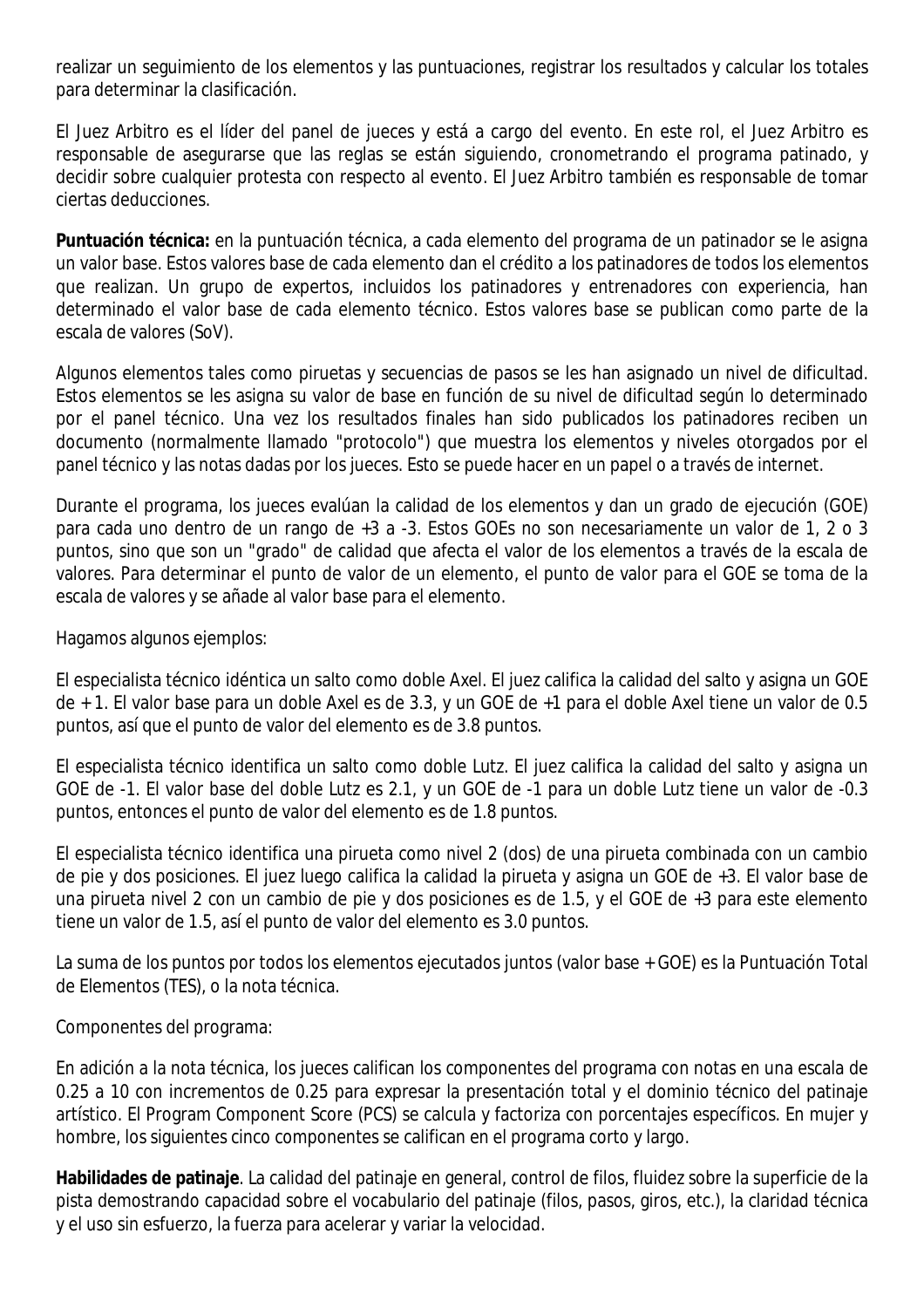Criterios<sup>.</sup>

- Equilibrio**,** acción rítmica de la rodilla y precisión en la ubicación del pie.
- Fluidez y deslizamiento sin esfuerzo.
- Limpieza y seguridad en filos profundos, pasos y giros.
- Fuerza, energía y aceleración.
- Dominio del patinaje multidireccional.
- Dominio del patinaje con un solo pie.

**Transiciones y conexiones** de trabajos de pie/pasos y movimientos: la variedad y la dificultad de trabajo de pie/pasos, posiciones, movimientos que conectan elementos. Incluye entradas y salidas técnicas de los elementos.

Criterios:

- Variedad.
- Dificultad.
- Calidad.
- Variación en la velocidad.
- Variación en los cambios de dirección.

**Performance / ejecución**: performance es el involucrar al patinador físicamente, emocionalmente e intelectualmente mientras transmiten el objetivo de la música y la coreografía. Ejecución es la calidad de movimiento y precisión en su resultado. Esto incluye armonía en movimientos.

Criterios:

- Conexión física, emocional e intelectual.
- Desplazamiento.
- Estilo e individualidad/personalidad.
- Limpieza de movimientos.
- Variedad y contraste.
- Proyección.

**Coreografía y composición**: arreglos intencionales, desarrollados y originales de todo tipo de movimientos según los principios de proporción, unidad, espacio, patrón, estructura y fraseo.

Criterios.

- Objetivo (idea, concepto, visión).
- Proporción (igual peso de las partes).
- Unidad (propósito del entramado)
- Utilización del espacio personal y público.
- Patrón y cobertura de la pista.
- fraseo y forma (movimientos y estructura para coincidir con el fraseo)
- Originalidad y objetivo, movimiento y diseño.

**Interpretación**: la transmisión personal y creativa de la música al movimiento.

Criterios<sup>.</sup>

- Movimiento sin esfuerzo en tiempo con la música.
- Expresión del estilo, carácter y ritmo de la música.
- Uso de "finura" para reflejar los matices de la música.